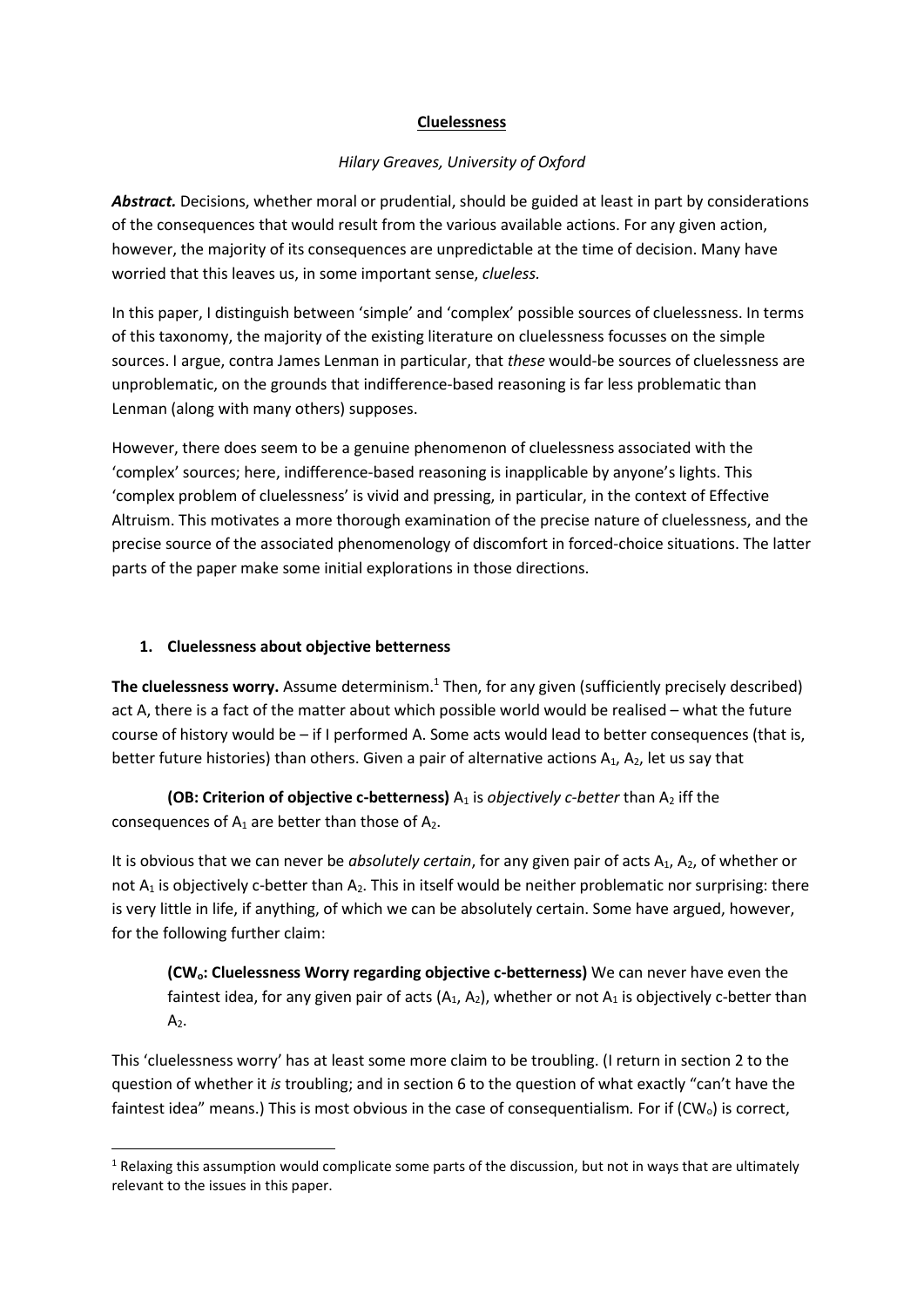and if in addition (as consequentialism holds) the moral status of an action is determined entirely by how it compares to alternative actions in terms of the goodness of its consequences, it seems to follow with particular clarity that we can never have even the faintest idea what the moral status of any given action is. But any plausible moral theory will agree that considerations of consequencegoodness are at least morally relevant – that they should be taken serious account of both in moral decision-making and in moral evaluation, as at least one important factor. And this too seems impossible in practice if  $(CW_0)$  is correct.<sup>2</sup>

The argument for  $(CW_0)$  stems from the observation that the relevant consequences include all consequences of the actions in question, throughout all time. In attempting actually to take consequences into account in practice, we usually focus on those effects – let us call them 'foreseeable' effects – that we take ourselves to be able to foresee with a reasonable degree of confidence. (These may or may not be any intuitive sense 'direct' effects, and may or may not be close to the point of action in time and/or space.) And while we are arguably correct in thinking that we are justified in being reasonably confident in our predictions of these effects, any choice of one act  $A_1$  over another  $A_2$  inevitably has countless additional consequences that our calculation takes no account of. A butterfly flapping its wings in Texas may cause a hurricane in Bangladesh; so too may my telling a white lie, refraining from telling that lie, moving or not moving my hand; a hurricane will certainly affect which other butterflies flap their wings or which other agents move their hands in which ways; and so the effects will ripple down the millennia. Any conclusion, on the basis of the calculations that we have carried out, that one act is indeed objectively better another is justified only insofar as we are justified in assuming

(NR<sub>o</sub> (Non-reversal for objective c-betterness)) The net effect of taking into account all of these additional effects would not reverse the judgment that we reach based on the foreseeable effects alone.

But is (NR<sub>o</sub>) true?

-

Here are two bad arguments for  $(NR_0)$ .

The 'ripples on a pond' postulate. First, one might think that while there are indeed non-zero effects, traceable to even the most trivial of one's actions, stretching down through the millennia, still the magnitude of any individual such effect typically decays with time. Further – letting ΔV≔ V(A<sub>1</sub>)-V(A<sub>2</sub>) be the amount by which the goodness of the consequences of A<sub>1</sub> exceeds that of A<sub>2</sub> – one might think that this decay is sufficiently fast that by far the largest contribution to ΔV comes from the foreseeable effects, most of which latter are in practice temporally close to the point of action. Call this the 'ripples on a pond' postulate. It is suggested (though not strongly advocated<sup>3</sup>) by Moore:

<sup>&</sup>lt;sup>2</sup> Here I am in agreement with Smart (1973, p.34), Kagan (1998, p.63) and Mason (2004), each of whom initially raises the issue of cluelessness in the context of consequentialism, but then notes that in fact the problem affects a much wider class of moral theories. In contrast, many others appear to regard the problem as peculiar to consequentialism (including: Norcross (1990), Lenman (2000), Cowen (2006), Feldman (2006), Dorsey (2012), Burch-Brown (2014)).

<sup>&</sup>lt;sup>3</sup> Unlike Smart, Moore for the most part confines himself to asserting the necessity of defending (NR<sub>o</sub>), by the means suggested or otherwise, "if any of our judgments of right and wrong are to pretend to probability" (Moore, ibid., section 93).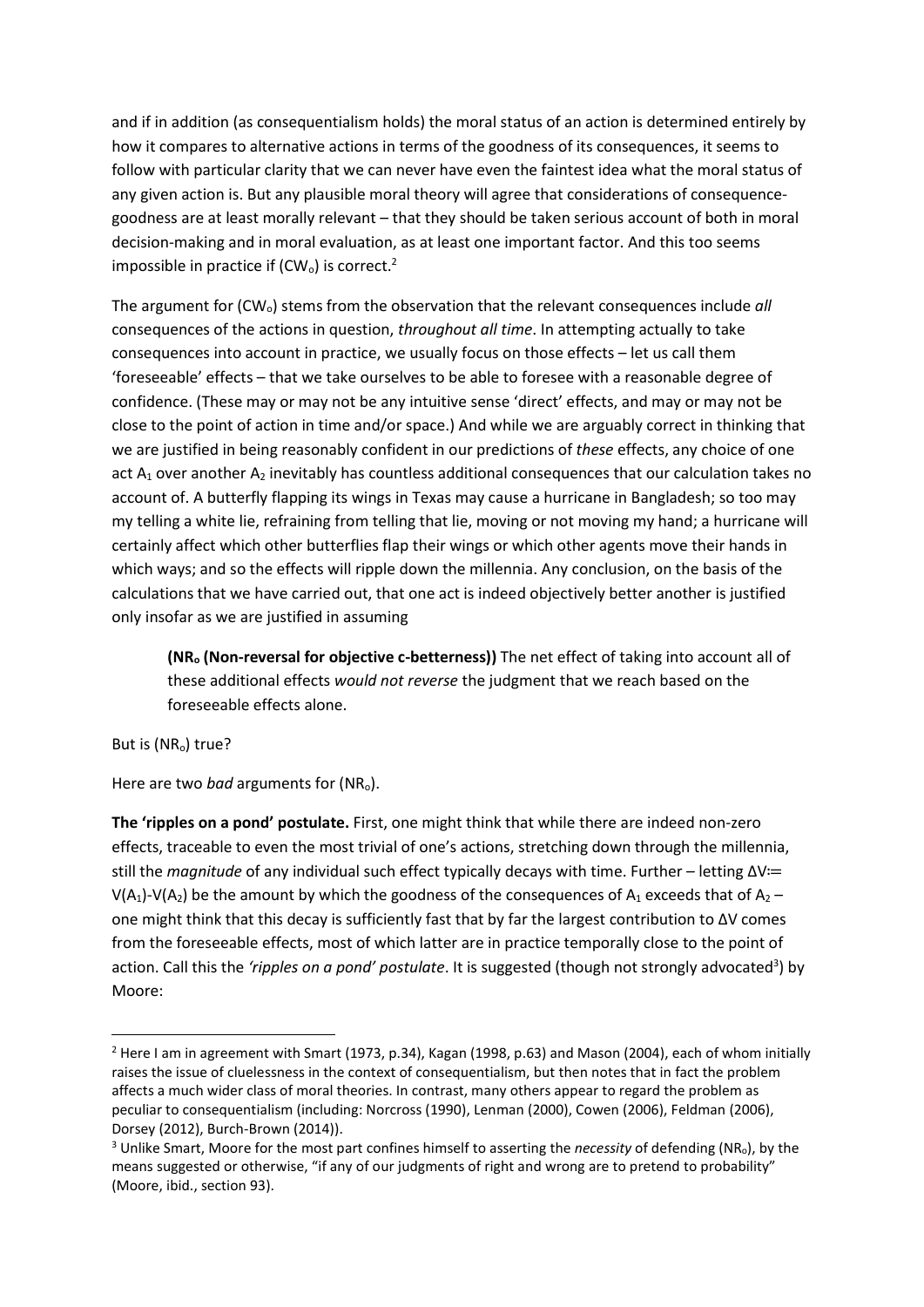"As we proceed further and further from the time at which alternative actions are open to us, the events of which either action would be part cause become increasingly dependent on those other circumstances, which are the same, whichever action we adopt. The effects of any individual action seem, after a sufficient space of time, to be found only in trifling modifications spread over a very wide area, whereas its immediate effects consist in some prominent modification of a comparatively narrow area. Since, however, most of the things which have any great importance for good or evil are things of this prominent kind, there may be a probability that after a certain time all the effects of any particular action become so nearly indifferent, that any difference between their value and that of the effects of another action, is very unlikely to outweigh an obvious difference in the value of the immediate effects." (1903, §93)

Similarly Smart (who apparently does advocate it):

-

"[W]e do not normally in practice need to consider very remote consequences, as these in the end rapidly approximate to zero like the furthermost ripples on a pond after a stone has been dropped into it." (1973, p.33)

The 'ripples on a pond' postulate, though, is not plausible. To see this most vividly, note that even our most trivial actions are very likely to have unforeseen *identity-affecting effects* (although the same points could be made without appeal to identity-affectingness). Suppose, for example, that I pause on my way home from work, in order to help an old lady across the road. As a result, both she and I are in any given place – any given position on the pavement for the remainder of our respective journeys home, for instance – at different times, at least for the remainder of that day. As a result, we advance or delay the journeys of countless others, if only by a few seconds, relative to the situation in which I had not helped her across the road; both we and they affect which further parties enjoy chance meetings with whom; and so forth. At least some of these others were destined to conceive a child on the day in question, and if so, even our trivial influences on their day will affect, if not whether they conceive, then at least which particular child they conceive (since a delay in sexual intercourse of even a few seconds is overwhelmingly likely to affect which particular sperm fertilises the egg).<sup>4</sup> But once my trivial decision has affected that, it equally counts as causally responsible for everything the child in question does during his/her life (i.e., for the differences between the actions/effects of this child vs. those that the alternative, in fact unconceived, child would have performed/had) – and of all the causal consequences of all those things, stretching down as they do through the millenia. These consequences are clearly not negligible: many or most of the things that one child does and that the alternative child would not have done (or vice versa) amount to greater differences in goodness than the intrinsic value of one old lady's receiving help across the road on one occasion. Nor is it at all likely that the *number* of identities my action affects in generation r will decrease as r increases; on the contrary, it will increase.

The cancellation postulate. Might one resurrect ( $NR<sub>o</sub>$ ) by arguing that although there are, for any choice of a given action  $A_1$  over an alternative  $A_2$ , countless effects of significant size stretching arbitrarily far into the future, that nonetheless these unforeseeable effects are highly likely to cancel

<sup>&</sup>lt;sup>4</sup> Lenman (2000) presses the point that at least many morally important actions, such as killings, abortions and procreative actions, are identity-affecting. Parfit has argued, as I do here, that the same is also true of less obviously identity-directed actions (1984, chapter 16).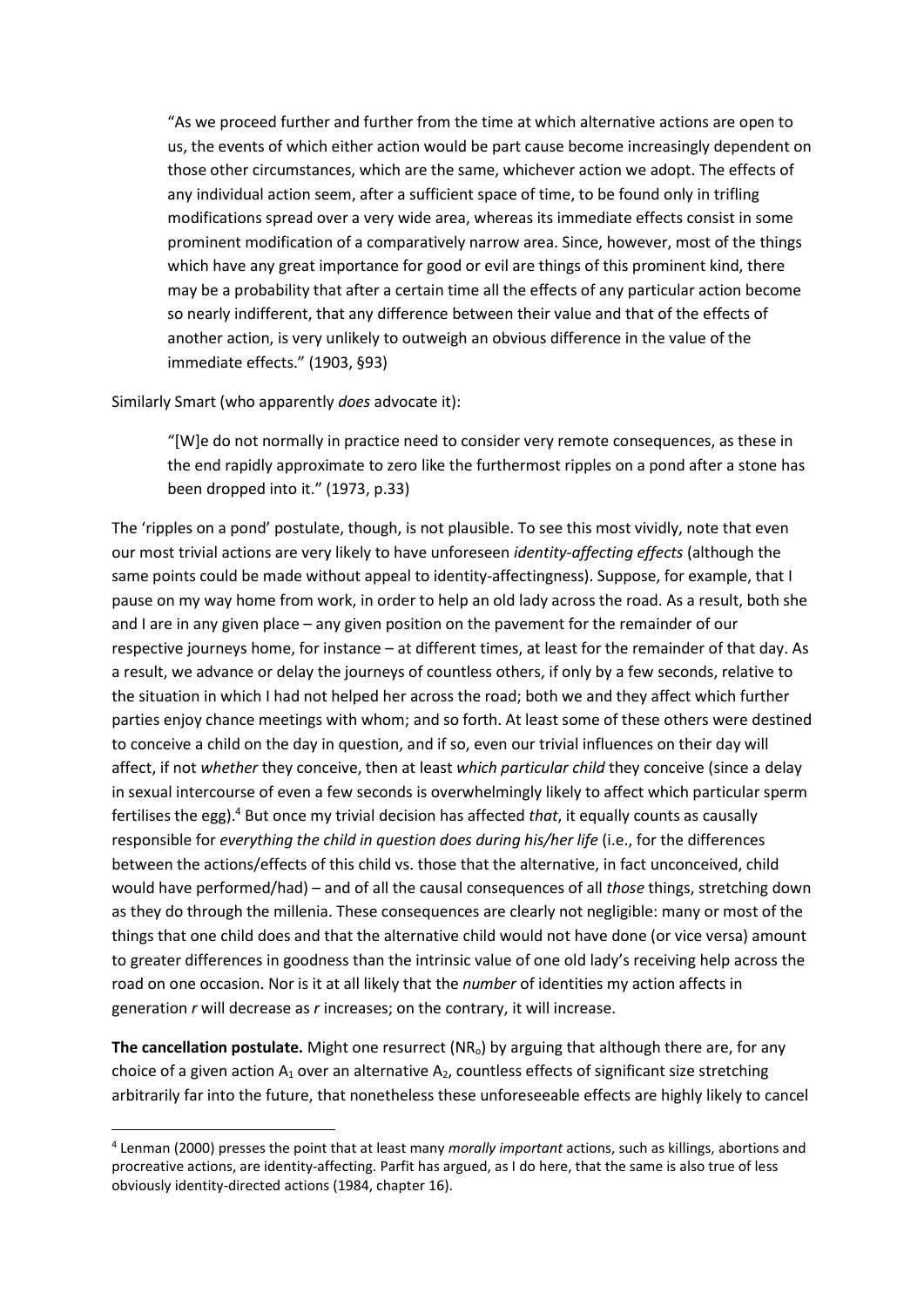one another out, and to do so to an arbitrarily high degree of precision as the time horizon stretches to infinity? If so, then their combined effect will be much smaller than the foreseeable effect, even if the effect of any individual unforeseeable consequence is comparable to that of the foreseen consequences. Call the postulate that these conditions do indeed obtain the cancellation postulate.

Unfortunately, the cancellation postulate is false. The theory of random walks tells us that while some degree of cancelling-out in such situations is all but certain, the combined effect of a large number n of probabilistically independent steps tends to grow with  $n$ , and in particular that it is highly unlikely to end up anywhere sufficiently close to zero.<sup>5</sup> This result is, on reflection, intuitively extremely plausible: the observation is that it is extremely unlikely, for instance, that the difference in net value between everything this child does in his/her life on the one hand and everything the alternative child would have done in his/her life on the other will just happen to be smaller than the intrinsic value of one old lady's receiving help across the road on one occasion, even if we pretend that each of a child's actions is probabilistically independent of each of the same child's other actions; and increasing the number of children involved will only exacerbate the problem.<sup>6</sup>

These arguments against possible defences of  $(NR_0)$  are equally reasons for thinking that  $(NR_0)$  in fact is true only in roughly 50% of cases. We are forced to conclude that  $(CW_0)$  is true, in the following sense: we can never be justified, for any given pair of acts, in having credence significantly greater than 50% that either is objectively c-better than the other.

# 2. Cluelessness about subjective c-betterness

-

The truth of  $(CW_0)$  would be troubling, however, only if it followed that there was no way for considerations of consequences to guide either decisions or evaluations; and (OB) is not the only possible route for that to happen. In fact, consequentialists in particular have long recognised both the availability and the indispensability of a second such possible route, viz. the appeal to a relation of subjective c-betterness among actions:

(SB: Criterion of subjective c-betterness) Act  $A_1$  is *subjectively c-better* than  $A_2$  iff the expected value of the consequences of  $A_1$  is higher than the expected value of the consequences of  $A_2$  (where both expectation values are taken with respect to the agent's credences at the time of decision $^7$ ).

<sup>&</sup>lt;sup>5</sup> More precisely: A one-dimensional simple symmetric random walk is a series  $\{S_n\}_{n=1,2,...}$ , where (1) for each n,  $S_n = \sum_{j=1}^n Z_j$ , and (2) the  $Z_j$  are independent random variables, each of which takes the value +1 or -1 with equal probability. It can be shown that in such a series, the expectation value of the magnitude  $|S_n|$  is proportional to the square root of n. Thus, in particular, in the limit n $\rightarrow \infty$ , this expectation value E[|S<sub>n</sub>|] tends to infinity, rather than to zero. Returning to our case of interest: If (simplifying) we assume that the 'effects' of each possible action can be parcelled into discrete components, each of which additively contributes an amount an amount of fixed magnitude but variable sign (thus: either ΔV or –ΔV) to the overall goodness of the world in which it occurs, and that the signs of successive effects are probabilistically independent, then this theorem applies to the case of interest in the way suggested in the main text.

<sup>&</sup>lt;sup>6</sup> Here I disagree both with Dorsey (2012), who claims that the cancellation postulate (in his terminology, `the balancing-out hypothesis') a priori `seems plausible' although `there is no evidence in its favour', and with Cowen (2006), who regards it as an adequate refutation of the cluelessness worry at least for 'big' actions.  $7$  Or perhaps: the probabilities that are supported by the evidence that the agent possesses at the time of decision, i.e. the relevant 'evidential probabilities'. For majority of this paper, the distinction between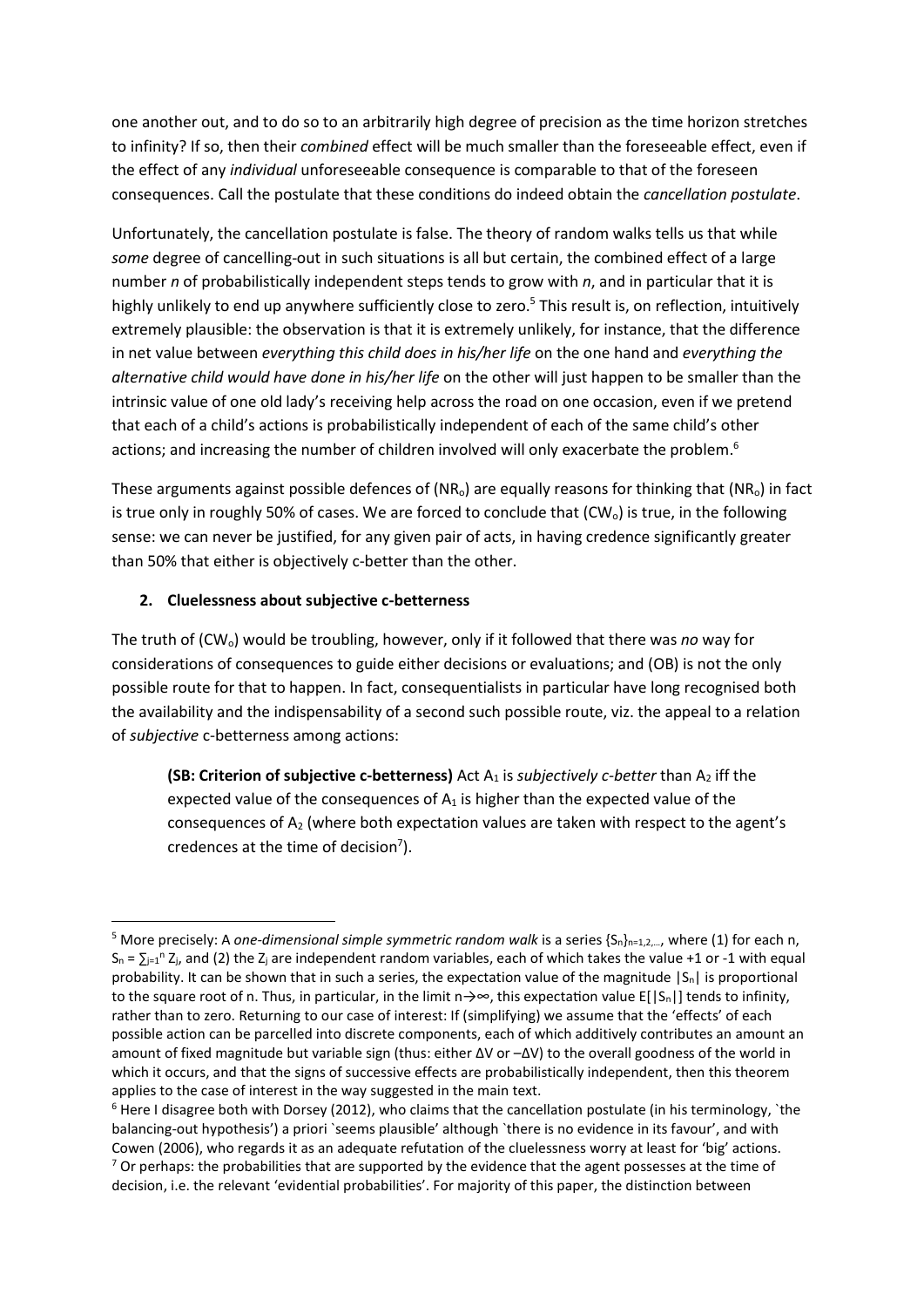This will not help, however, if consideration of unforeseeable effects<sup>8</sup> similarly forces us to accept that

(CWs: Cluelessness Worry regarding subjective c-betterness) We can never have even the faintest idea, for any given pair of acts  $(A_1, A_2)$ , whether or not  $A_1$  is subjectively c-better than  $A_2$ .

Does consideration of unforeseeable effects force us to accept  $(CW<sub>s</sub>)$ ? Analogously to the above, it won't if we can defend the claim that

(NRs (Non-reversal for subjective c-betterness)) The net effect of taking into account unforeseeable effects would not reverse judgments of subjective c-betterness that we reach based on the foreseeable effects alone.

But, in contrast to the objective non-reversal condition ( $NR<sub>o</sub>$ ) discussed in section 1, we can defend its subjective analog (NRs), at least for the sorts of 'unforeseeable effects' we have been considering thus far. For consider any possible but unforeseeable future effect<sup>9</sup>  $E_1 \mapsto E_2$  that *might*, via the sorts of mechanisms we considered in section 1, result from my decision to perform act  $A_1$  rather than  $A_2$ . For sure, it is *possible* that: if I did  $A_1$  then  $E_1$  would result and if I did  $A_2$  then  $E_2$  will result (in symbols:  $A_1\Box \rightarrow E_1 \& A_2\Box \rightarrow E_2$ ). Still, there is no particular reason to think that the correlations between my possible actions and these unforeseeable effects will be that way round, rather than the opposite (A<sub>1</sub> $\Box \rightarrow E_2$  & A<sub>2</sub> $\Box \rightarrow E_1$ ). It seems plausible, in that case, that given any credence function that it is rationally permissible for me to have at the time of decision, my credence in the second correlation hypothesis is exactly equal to my credence in the first correlation hypothesis. But if this is true for all unforeseeable possible effects  $E_1 \rightarrow E_2$ , then the contribution of those unforeseeable effects to the difference in the expected values of  $A_1$  and  $A_2$  is precisely zero, and we have the following result:

(EVF) The expected value of an action is determined entirely via its foreseeable effects.

But (EVF) entails (NR<sub>s</sub>). Thus there can be no analogue of the cluelessness worry for *subjective* cbetterness.<sup>10</sup>

subjective credences and evidential probabilities will be of little import. It might become relevant in a more sophisticated discussion of the issues that I touch on in section 6.

<sup>&</sup>lt;sup>8</sup> Once the focus is subjective rather than objective c-betterness, the appropriate definition of 'foreseeable' shifts slightly. For subjective purposes, we should include among 'foreseeable effects' not only 'effects that we can predict with a reasonable degree of confidence', but also any effects that we have clear overall reason to regard as more likely to follow on some courses of action than on other courses of action. That is, the 'foreseeable' effects need not exclude e.g. possible effects that are extremely unlikely either way, but whose probabilities are affected in definite ways by our choice of action.

<sup>&</sup>lt;sup>9</sup> With slight abuse of terminology, where the context prevents any confusion from resulting, I use 'effect' both in the absolute sense ( $E_1$  would be among the effects of choosing  $A_1$ ) and in the comparative sense (the transition  $E_1 \rightarrow E_2$  would be an effect of choosing A<sub>1</sub> over A<sub>2</sub>). It is, of course, the comparative sense that us ultimately important for the purposes of c-betterness.

 $10$  Feldman (2006) argues that in fact we are *more* clueless about subjective c-betterness than about its objective analog. But Feldman's argument assumes that in order to estimate which of two acts has the higher expected value (and by how much), we need to estimate what the expected value of each act is. This latter task is indeed massively more demanding, but (pace Feldman) is unnecessary.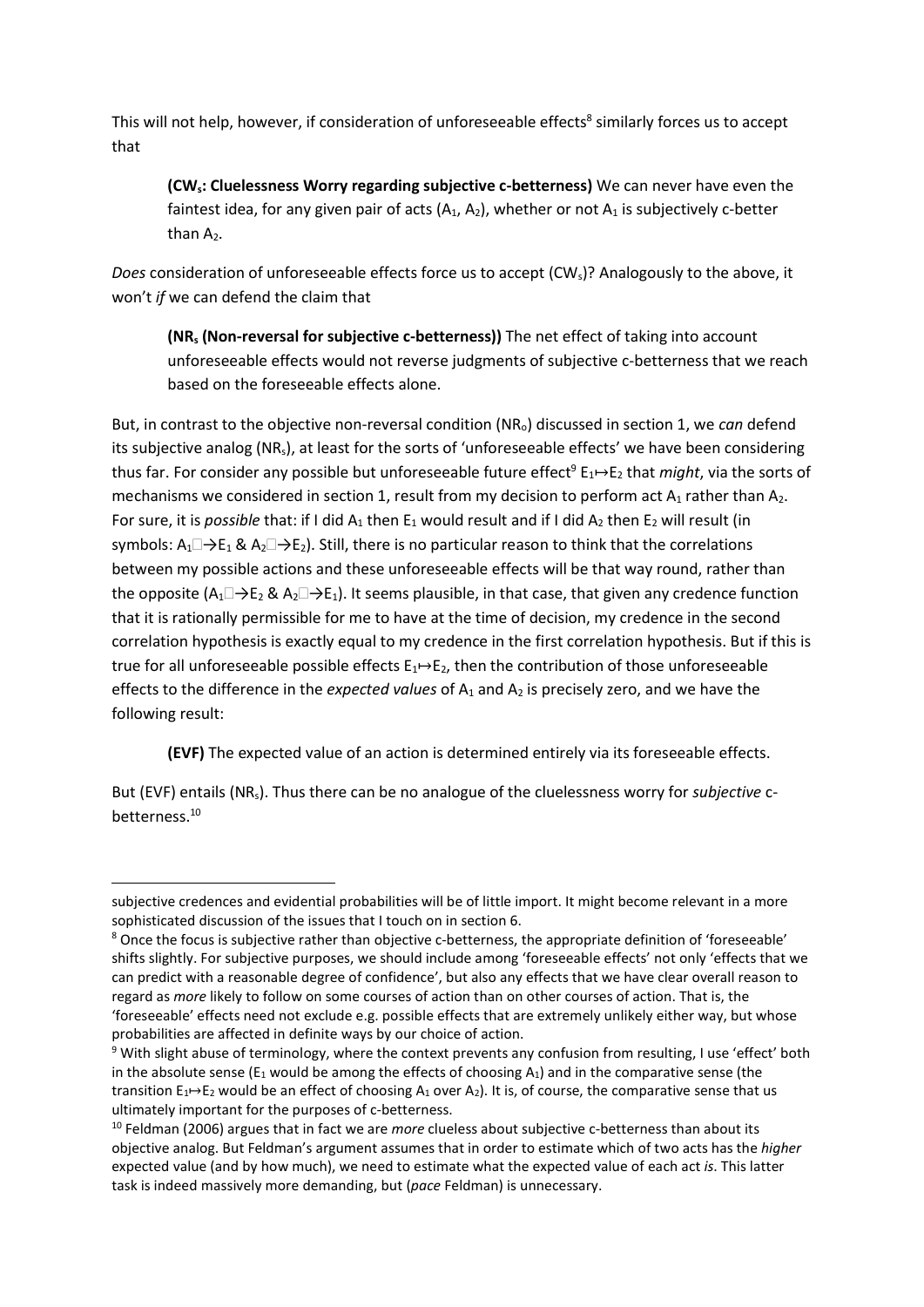## 3. Lenman's objection: The Principle of Indifference

The Principle of Indifference. Lenman (2000) objects to the reasoning in section 2 on the following grounds: this reasoning presupposes a Principle of Indifference, but (according to him) that principle is false.

To state the Principle of Indifference, we require a notion of *evidential symmetry* between mutually exclusive propositions. This notion is supposed to capture the idea of our having no more evidence in favour of one proposition than the other, or no more reason to believe one proposition than the other.<sup>11</sup> In particular, we suppose that two propositions are evidentially symmetric when we have no evidence that bears on the question of which of the two is true (say, on the assumption that one or the other is true). The Principle of Indifference can then be stated as follows:

(POI: Principle of Indifference) Let  $Q_1,...,Q_n$  be any mutually exclusive propositions that are evidentially symmetric for S, and let Q be their disjunction. Let C be any credence function that is rationally permissible for S. Then for all i, j,  $C(Q_i|Q) = C(Q_i|Q)$ .

At first sight, this principle looks eminently reasonable. It also seems to tell the right story in at least some cases. For example, suppose you know that I am about to flip a coin, and you know nothing else relevant to the question of whether it will land Heads or Tails. (In particular, you have no information about whether or not the coin is fair, or about the mechanism by which I will flip it.) Plausibly, you are rationally required to have credence  $\frac{1}{2}$  that my coin will land Heads; any other credence seems unacceptably arbitrary.

Lenman is correct in claiming that the above defence of (NR<sub>s</sub>) presupposes some form of Principle of Indifference. For that reasoning relies crucially on the claim that one's credence that if the agent did  $A_1$  then  $E_1$  would result and if the agent did  $A_2$  then  $E_2$  would result is rationally required to be equal to one's credence in the opposite act-effect correlation (i.e. that if the agent did  $A_1$  then  $E_2$  would result and if the agent did  $A_2$  then  $E_1$  would result). But the only reason given for thinking this is that we have no more reason to believe that the former correlation obtains than the latter, or vice versa. The required claim follows only if we assume something like (POI) for the present case. Otherwise we have no resources with which to criticise an agent who arbitrarily has credence (say) 0.9 that  $A_1$ (resp.  $A_2$ ) would lead to 'unforeseeable' effect  $E_1$  (resp.  $E_2$ ), while acknowledging that she has no reason for favouring this correlation over the other.

The 'problem of multiple partitions'. As is well known, however, an *unrestricted* POI (such as the one stated above) is inconsistent, at least unless the relation of evidential symmetry holds between far fewer proposition-pairs than we would naively have assumed<sup>12</sup>. The difficulty is the 'problem of multiple partitions'. It arises from the fact that for any partition  $\{Q_1, ..., Q_n\}$  of Q, there are many

 $11$  I follow White (2010) in employing the terminology 'evidential symmetry' to be neutral between these and other formulations.

 $12$  White (*ibid.*) argues persuasively that the culprit in these paradoxes may indeed be a too-liberal interpretation of 'evidential symmetry', rather than POI itself. This is an important point for the general discussion of POI. Since such 'shifting of the bump in the carpet' would not in the end fundamentally change the state of the debate for current purposes, however, here I set it aside for simplicity of exposition, and assume that POI itself is shown to be at fault by the 'problem of multiple partitions' that I discuss in the main text.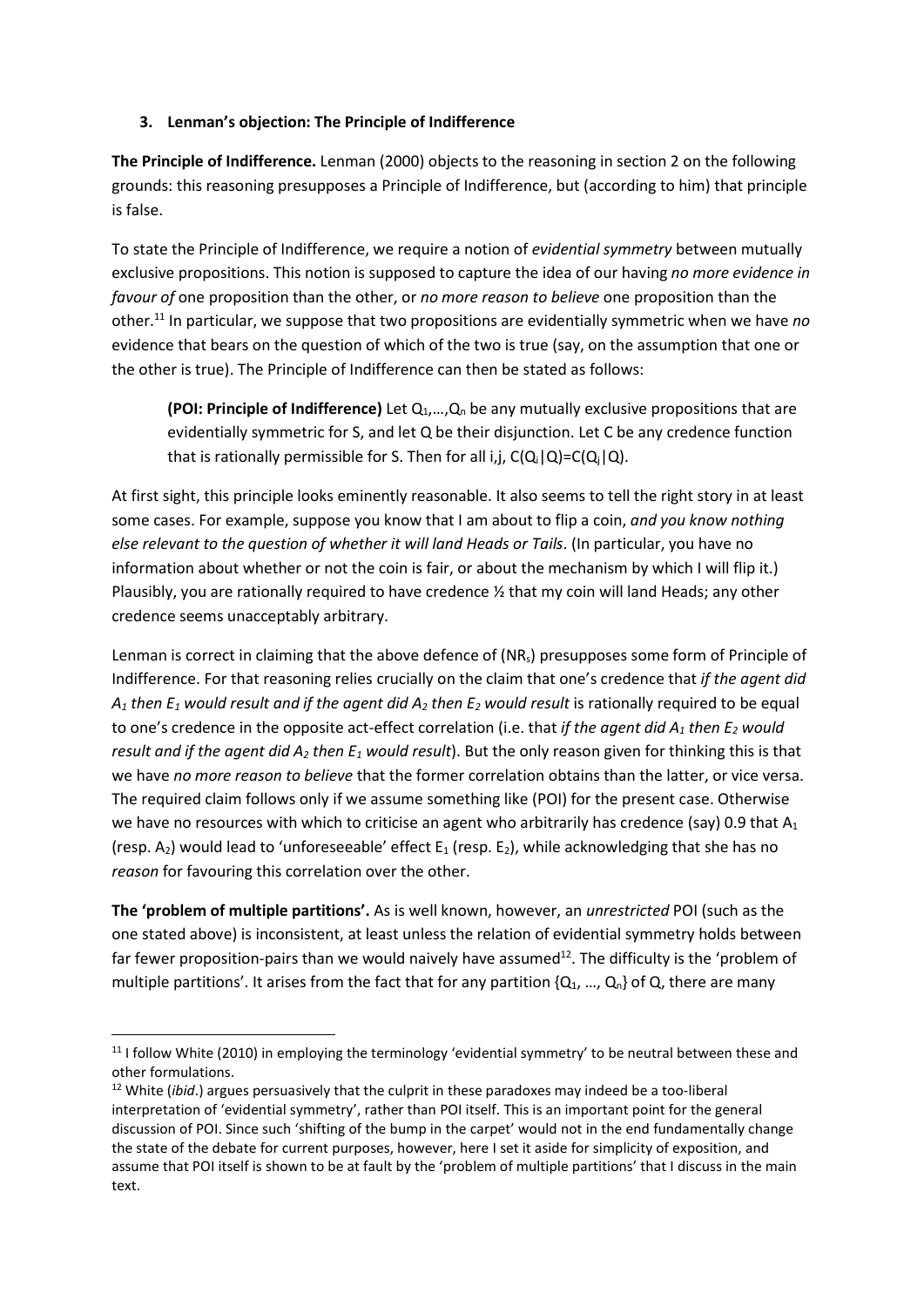other partitions of Q, none of which we are able to single out as privileged; and POI generally gives mutually inconsistent results when applied to distinct partitions.

This problem arises, in particular, when one partition is a 'selective fine-graining' of another: that is, the second partition involves further fine-grainings of some elements of the original partition but not others. Suppose, for instance, you know only that I am about to draw a book from my shelf, and that each book on my shelf has a single-coloured cover. Then POI seems to suggest that you are rationally required to have credence  $\frac{1}{2}$  that it will be red (Q<sub>1</sub>=red, Q<sub>2</sub> = not-red; and you have no evidence bearing on whether or not the book is red), but also that you are rationally required to have credence  $1/n$  that it will be red, where n is the 'number of possible colours' ( $Q_i$  = ith colour; and you have no evidence bearing on what colour the book is).)

This problem would be of merely theoretical interest if it was intuitively clear, in any given example, which partitions were 'natural' and which 'gerrymandered'. For in that case, we could restrict the Principle of Indifference to 'natural' partitions, and even without a precise criterion for naturalness, we would know when to apply vs not to apply POI in practice. And that is arguably an adequate response to the book-colour example: at least on reflection, it is clear that neither the partition {book is red, book is not red} nor the partition {book is red, book is blue, book is yellow…} is especially natural<sup>13</sup>, so perhaps this is just a case in which POI clearly falls silent. Unfortunately, however, there are at least some wide classes of cases in which it is not even intuitively clear which partitions should be regarded as privileged for the purposes of POI. (In particular, this often happens in scenarios involving credences about some *continuous* quantity, as continuous quantities are apt to have multiple natural parametrisations that are non-linearly related to one another; for discussion, see e.g. Gillies (2000, p.38-42).)

Rejecting POI. In the light of this problem, a widespread consensus (e.g. Hacking 1965, Kyberg 1974, Van Fraassen 1989, Sober 2003, Schackel 2007, Norton 2008, North 2010) concludes that, despite any initial plausibility that it might naively seem to have had, the Principle of Indifference must simply be abandoned: that is, that there is no true constraint on rational credences even remotely like POI. (To find genuine rationality constraints on credences, these theorists often hold, we need to leave the domain of the *a priori* altogether: constraints, on this view, might well be found one information on frequencies and/or empirically obtained knowledge of mechanisms and state spaces is available, but not in any purely *a priori* manner.) Thus, in rejecting POI, Lenman is far from alone.

Lenman does not say very much about precisely what form of 'cluelessness' would result if his argument were accepted, or precisely why and for whom said cluelessness would be problematic. I will return to these issues in section 6. First, I will say why I think Lenman's treatment of these 'simple cluelessness' cases is too pessimistic (section 4), and then present a type of case that (however) I do think raises a genuine threat of cluelessness (section 5).

## 4. Defence of (NRs) against Lenman's objection

 $13$  In particular: although it may initially be tempting to say that the partition into 'all possible colours' {red, blue, green, …} is natural and an appropriate candidate for applying POI, this is clearly implausible on reflection: there is nothing especially natural or unnatural, for instance, either about a partition that identifies turquoise as a colour distinct from blue and green, or about one that declines to do so.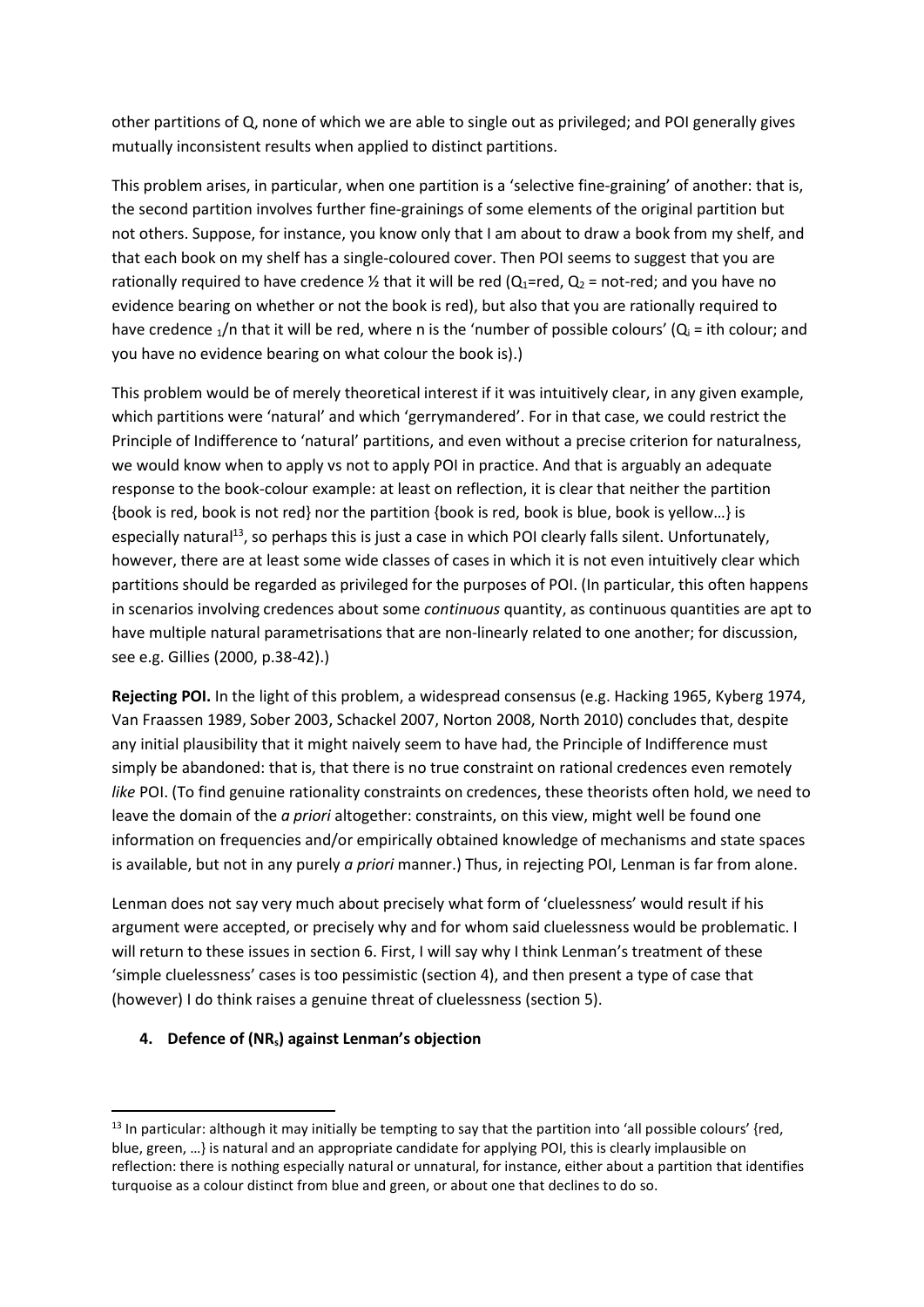Against this consensus, however: what the 'problem of multiple partitions' shows is only that a fully unrestricted Principle of Indifference is false (at least given a too-inclusive notion of evidential symmetry). It does not show that there are no true restrictions of POI. And simply rejecting all indifference-based reasoning wholesale, as Lenman apparently proposes to do, does seem to throw out too much baby with the bathwater: both in everyday reasoning, and in science. Quite independently of the issue of cluelessness, it seems clear that there are at least some cases in which something very like POI gives the right account.

We gave one everyday example above (in which you know only that I am about to flip a coin, and that the two sides of the coin are labelled Heads and Tails). For scientific examples: medical trials, for instance, ultimately aim to guide (posterior) credences about which medications have which effects, or about which patients have which conditions.<sup>14</sup> But, as a matter of statistical reasoning, one can arrive at such restrictions on rational posterior credences in response to evidence only given claims about what prior credences ought to have been. The standard procedure here is to assume that the rational agent begins, prior to gathering evidence, with a `flat' or `uninformative' prior – but that is just another term for a prior that satisfies some suitable form of indifference principle. An epistemic agent who was genuinely willing to make any such assumption would be left with no grounds for following his doctor's advice regarding the post-test probability that he has any given medical condition, or regarding which treatments are likely to help. What this shows is that, the quantity of ink that has been spilt against indifference reasoning notwithstanding, none of us is in fact this type of epistemic agent.

The (warranted) more optimistic view of the situation vis-à-vis cluelessness is as follows. For sure, the Problem of Multiple Partitions shows, as we conceded above, that the conjunction of an overly general Principle of Indifference with an insufficiently critical application of the notion of evidential symmetry leads to paradox. Suppose we concede for the sake of argument that the culprit is the fully general Principle of Indifference (i.e., rather than the notion of evidential symmetry). Then this fully general Principle of Indifference is false. But since just about any principle, true or otherwise, is a special case of some natural generalisation that is false, this establishes little. It shows only that the true principles in this vicinity have to be restrictions of the Principle of Indifference, rather than that original principle itself.

We must further concede that we do not (yet?) know how to formulate the appropriate restrictions, at least for many or most of the cases of interest. This is an unfortunate situation, in theoretical terms: we are in a situation of impoverished understanding, and we would prefer to understand more. But situations of impoverished understanding should not in themselves surprise us: no-one thinks that the business of epistemology has been completed, whether or not it is completable.

There are, then, some 'good cases': cases in which some form of indifference reasoning generates rational constraints on credences, and we are in a position to recognise these cases as such, notwithstanding the fact that we do not (yet?) know precisely what form of indifference reasoning it is that does the generating. It is equally clear – intuitively – that the case in hand is just such a 'good

<sup>&</sup>lt;sup>14</sup> Here I concur with the 'Bayesians' over the 'classicists' regarding the cognitive aim of experimentation. For an accessible survey of this controversy in the foundations of statistics, see Sober (2008, chapter 1). On the general point that a wholesale rejection of indifference reasoning goes too far, I am in agreement with White (2010).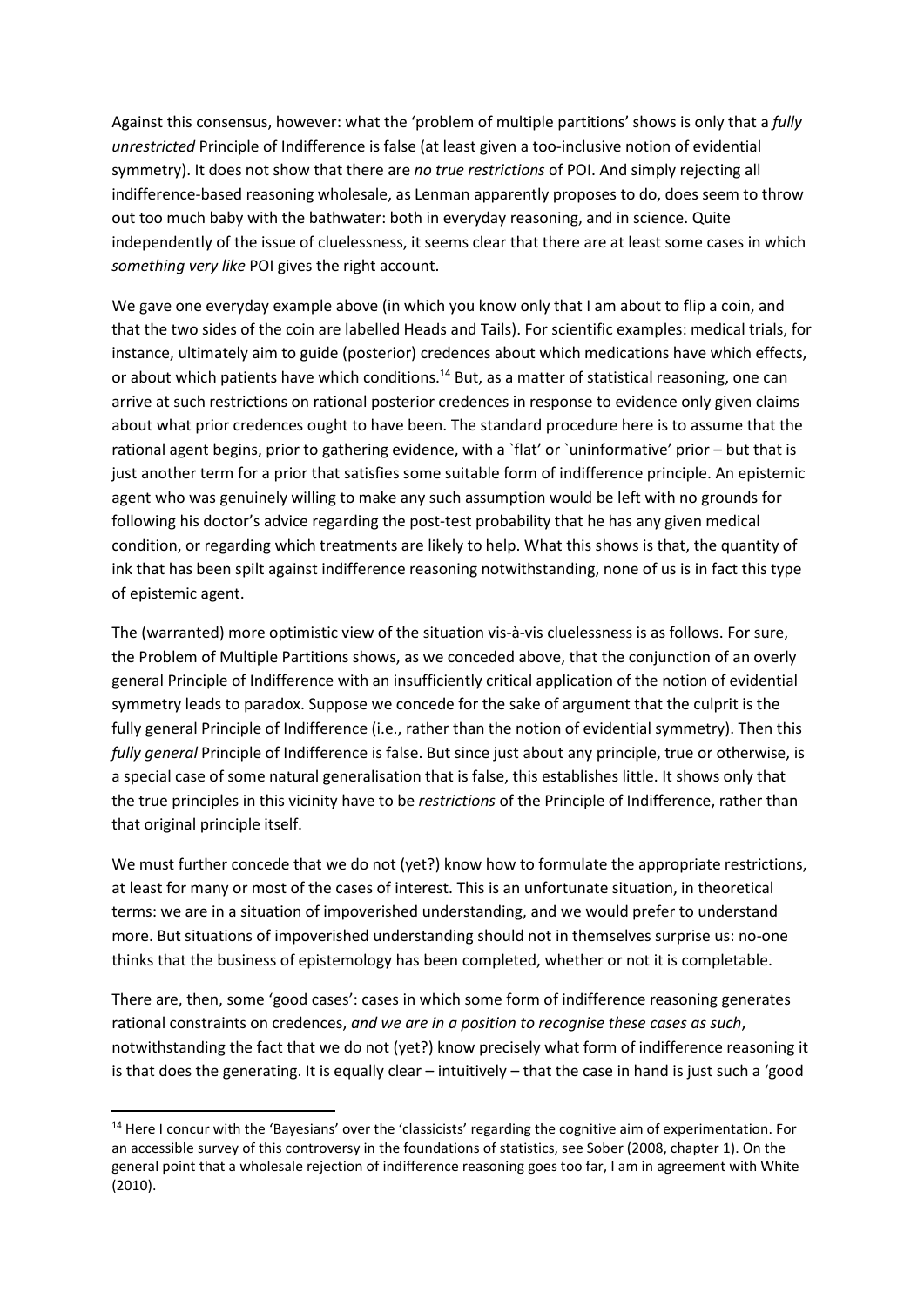case'. While there are countless possible causal stories about how helping an old lady across the road might lead to (for instance) the existence of an additional murderous dictator in the 22<sup>nd</sup> century, any such story will have a precise counterpart, precisely as plausible as the original, according to which refraining from helping the old lady turns out to have the consequence in question; and it is intuitively clear that one ought to have equal credences in such precisecounterpart possible stories. And the failure (and paradoxical nature) of a completely general Principle of Indifference provides no grounds for doubting this intuitive verdict.

## 5. Complex cluelessness

-

There are, however, cases that threaten cluelessness in a structurally very different way, and that fall outside the scope of any even remotely plausible form of POI. I will refer to the existence of these cases, and the problem that they arguably pose for anyone who seeks to guide their actions even partially by considerations of goodness of consequences, as the 'Complex Problem of Cluelessness'. The remainder of the paper is much more tentative than sections 1-4; its purpose is more to raise than to resolve a problem.

The cases in question have the following structure: For some pair of actions of interest  $A_1$ ,  $A_2$ ,

 $(CC<sub>1</sub>)$  We have some reasons to think that the unforeseeable consequences of  $A<sub>1</sub>$  would systematically tend to be substantially better than those of  $A_2$ ;  $(CC<sub>2</sub>)$  We have some reasons to think that the unforeseeable consequences of A<sub>2</sub> would systematically tend to be substantially better than those of A<sub>1</sub>;  $(CC<sub>3</sub>)$  It is unclear how to weigh up these reasons against one another.

This talk of 'having some reasons' and 'systematic tendencies' is not as precise as one would like; but some examples should convey the idea. The most vivid<sup>15</sup> examples of this phenomenon occur in the context of 'Effective Altruism' (as outlined by e.g. MacAskill (2015), Singer (2015)). In this context, the agent is considering devoting a significant portion of her resources, in terms of time and/or money, with the express purpose of causing as much good as possible for a fixed amount of input resource. Since the actions in question here involve at least moderate and optional sacrifice on the part of the agent, and since in addition the whole point of the actions under consideration would be to maximise good, any cluelessness about which actions have that property feels particularly galling – hence (perhaps) the special vividness.

Here is just one such example. Effective altruists place a lot of weight on the recommendations of independent charity evaluators, whose aim is to rank charities, as far as possible, in terms of overall cost-effectiveness: 'amount of good done per dollar donated'. One charity that consistently comes out top in these rankings, at the time of writing, is the Against Malaria Foundation (AMF), a charity that distributes free insecticide-treated bednets in malarial reasons. To justify this verdict, the charity evaluators clearly need (inter alia) estimates of the consequences of distributing bednets, per extra net distributed (and hence per dollar donated). Equally clearly, however, these charity evaluators, just like everyone else, cannot possibly include estimates of all the consequences of distributing bednets, from now until the end of time. In practice, their calculations are restricted to

<sup>&</sup>lt;sup>15</sup> 'EA' is not, of course, the only source of examples with this structure. In fact, cases with the structure given in (CC<sub>1</sub>)-(CC<sub>3</sub>) are ubiquitous. I return to this point, and its significance, in section 7.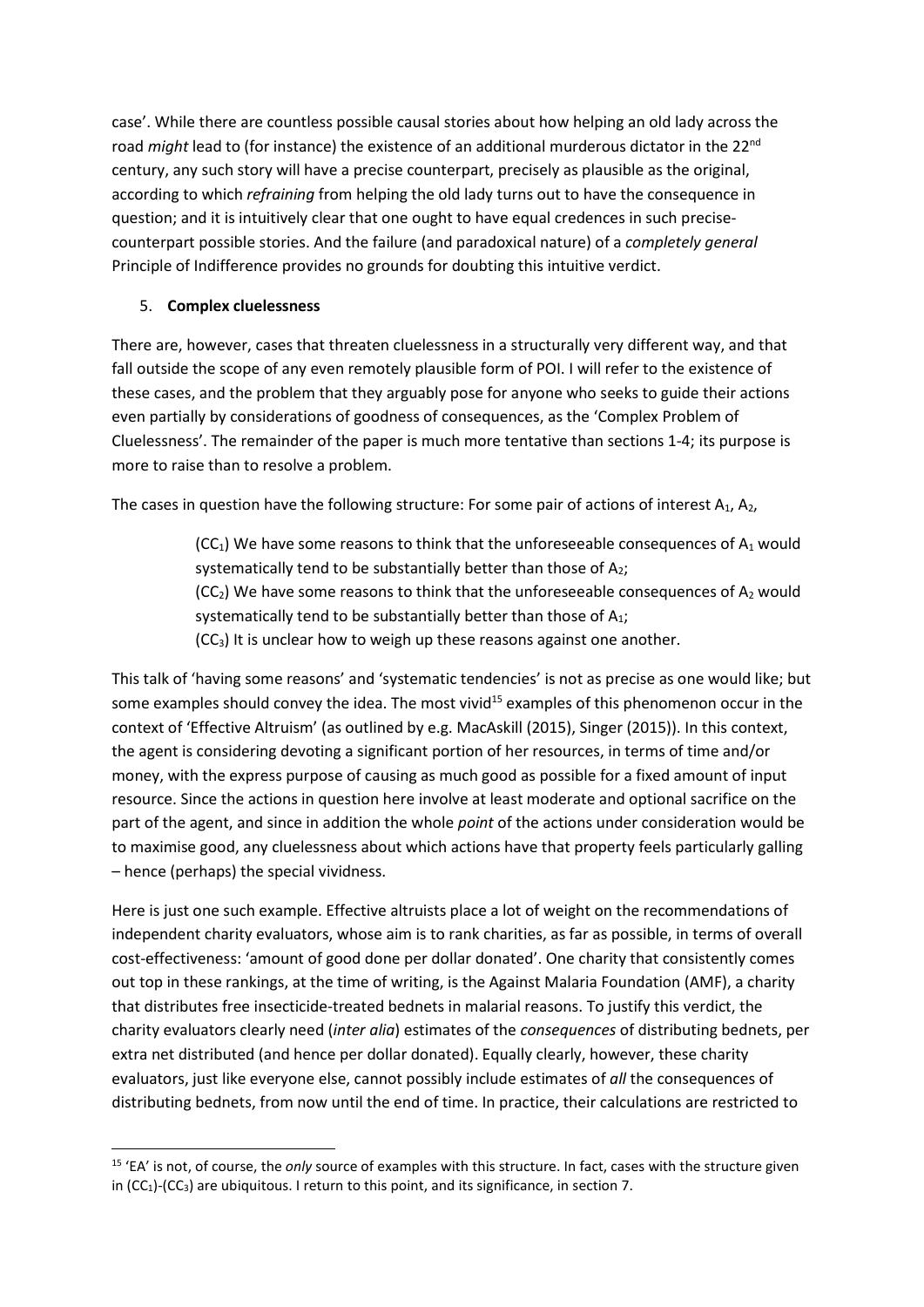what are intuitively the 'direct' ('foreseeable'?) consequences of bednet-distribution: estimates of the number and severity of cases of malaria that are averted by bednet-distribution, for which there is reasonably robust empirical data. In fact, the standard calculation<sup>16</sup> focusses exclusively at the effectiveness of bednet-distribution in averting deaths from malaria of children under the age of 5, and (using standard techniques for evaluating death-aversions) concludes that those benefits alone suffice for ranking AMF's cost-effectiveness above that of most other charities. It is only if our condition (NR<sub>s</sub>) holds when these effects alone are treated as the 'foreseeable' ones that the charity evaluators' calculations can have the intended significance.

Averting the death of a child, however, has knock-on effects that have not been included in this calculation. What the calculation counts is the estimated value to the child of getting to live for an additional (say) 60 years. But the intervention in question also has systematic effects on others, which latter (1) have not been counted, (2) in aggregate may well be far larger than the effect of prolonging the child's life on the child himself, and (3) are of unknown net valence. The most obvious such effects proceed via considerations of population size.<sup>17</sup> In the first instance, averting a child death directly increases the size of the population, for the following (say) 60 years, by one. Secondly, averting child deaths has longer-run effects on population size: both because the children in question will (statistically) themselves go on to have children, and because a reduction in the child mortality rate has systematic, although difficult to estimate, effects on the near-future fertility rate.<sup>18</sup> Assuming for the sake of argument that the net effect of averting child deaths is to increase population size, the arguments concerning whether this is a positive, neutral or a negative thing are complex. But, callous as it may sound, the hypothesis that (overpopulation is a sufficiently real and serious problem that) the knock-on effects of averting child deaths are negative and larger in magnitude than the direct (positive) effects cannot be entirely discounted. Nor (on the other hand) can we be confident that this hypothesis is true. And, in contrast to the 'simple problem of cluelessness', this is not for the bare reason that it is *possible* both that the hypothesis in question is true, and that it is false; rather, it is because there are complex and reasonable arguments on both sides, and it is radically unclear how these arguments should in the end be weighed against one another.

To get a Principle of Indifference to be of any help here, we would have to regard conditions (CC1)-  $(CC<sub>3</sub>)$  above – conditions under which there are competing reasons of quite different characters, and no obviously canonical way of weighing those reasons against one another – as conditions of "evidential symmetry" for the purposes of POI. To be sure, at the level of description in the previous sentence, the evidential situation is 'symmetric' between the two propositions in question. However, in this case – unlike the 'simple problem cases' – this appearance of symmetry disappears as soon as we probe to a deeper level. There is an obvious and natural symmetry between the thoughts that (i)

<sup>16</sup> http://www.givewell.org/international/top-charities/amf#Whatdoyougetforyourdollar

<sup>&</sup>lt;sup>17</sup> A different sort of concern that (however) would equally be grist to the 'new cluelessness' mill has been pressed by Emily Clough (2015): that some effective-altruist-funded interventions might have large and negative longer-run consequences via their political effects. In particular, Clough worries that direct funding of front-line health services by outsiders might diminish the tendency of governments of low-income countries to provide high-quality healthcare services themselves (and of the citizens of the countries in question to demand such things from their governments).

<sup>&</sup>lt;sup>18</sup> For attempts to determine the latter, see, for example, Roodman (2014) and references therein, and Shelton (2014).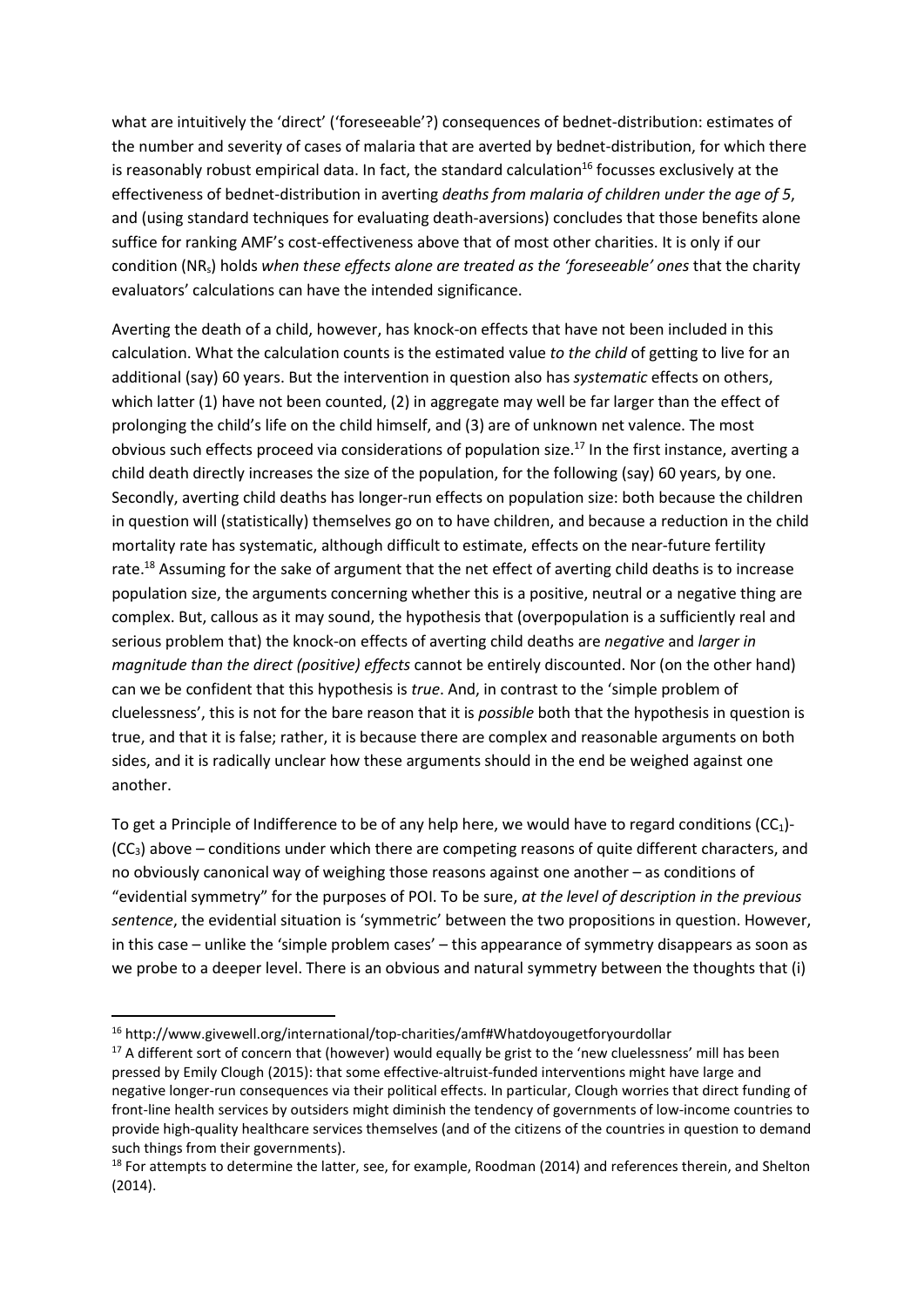it's possible that moving my hand to the left might disturb air molecules in a way that sets off a chain reaction leading to an additional hurricane in Bangladesh, which in turn renders many people homeless, which in turn sparks a political uprising, which in turn leads to widespread and beneficial democratic reforms... and (ii) it's possible that refraining from moving my hand to the left has all those effects. But there is no such natural symmetry between, for instance, the arguments for the claim that the world is overpopulated and those for the claim that it's underpopulated, or between the arguments for and against the claim that the direct health benefits of effective altruists' interventions in the end outweigh any disadvantages that accrue via diminished political activity on the part of citizens in recipient countries. And, in contrast to the above relatively optimistic verdict on the Principle of Indifference, clearly there is no remotely plausible epistemic principle mandating equal credences in p and not-p whenever arguments for vs. against p are inconclusive.

Relatedly: unlike the 'simple problem of cluelessness', which strikes many people as sophistical from the start (at least once a notion of subjective betterness is admitted), this 'complex problem of cluelessness' feels real and important – at least to many of us, in some circumstances. Many who would otherwise be drawn to Effective Altruism nonetheless refrain from donating any significant portion of their earnings, not because of any positive belief that refraining from donating will have better consequences<sup>19</sup>, but from a sense that they would require more confidence that their donations really would be doing some significant amount of good – less cluelessness – before they are willing to take the bold-feeling step of donating a significant proportion of their income. And, among those who do donate, many donate significantly less than they would if they had no such cluelessness-based worries; they commit partially to the EA ethos and in consequence 'hedge their bets', donating some significant amount (in case doing this really does do a lot of good), but far less than they might (in case their sacrifices are all just wasted, or, worse, actually harmful in the long run). Furthermore, even those 'hard effective altruists' who have somehow overcome these worries for practical purposes will, I think, admit that they still feel the pull of these concerns. There is a deep sense of 'decision discomfort' attending the predicament of being forced to make decisions in situations of the character we are now discussing.

## 6. The nature of cluelessness

-

Three questions about cluelessness. I have argued that although the cases normally focussed on in the cluelessness literature ('simple problem' cases) generate no genuine threat of cluelessness, nonetheless there does exist a different class of cases (the 'new problem' cases) that do generate such a genuine threat. In light of this, the following three questions become salient.

First: What is the right theoretical description of cluelessness? That is, what exactly is our predicament, in terms of both epistemic and practical normativity, when we face a situation of this type? $20$ 

 $19$  Some people do refrain from donating for this other reason – some people think, for example, that thye should not child mortality reduction because "there are too many people anyway". Those people are (or take themselves to be) in a simpler epistemic situation, and are not my focus here.

<sup>&</sup>lt;sup>20</sup> Those unconvinced by the arguments of section 4 can take this discussion to apply equally to the 'simple' problem'; there has been surprisingly little said about the precise nature of cluelessness in the 'simple problem' literature.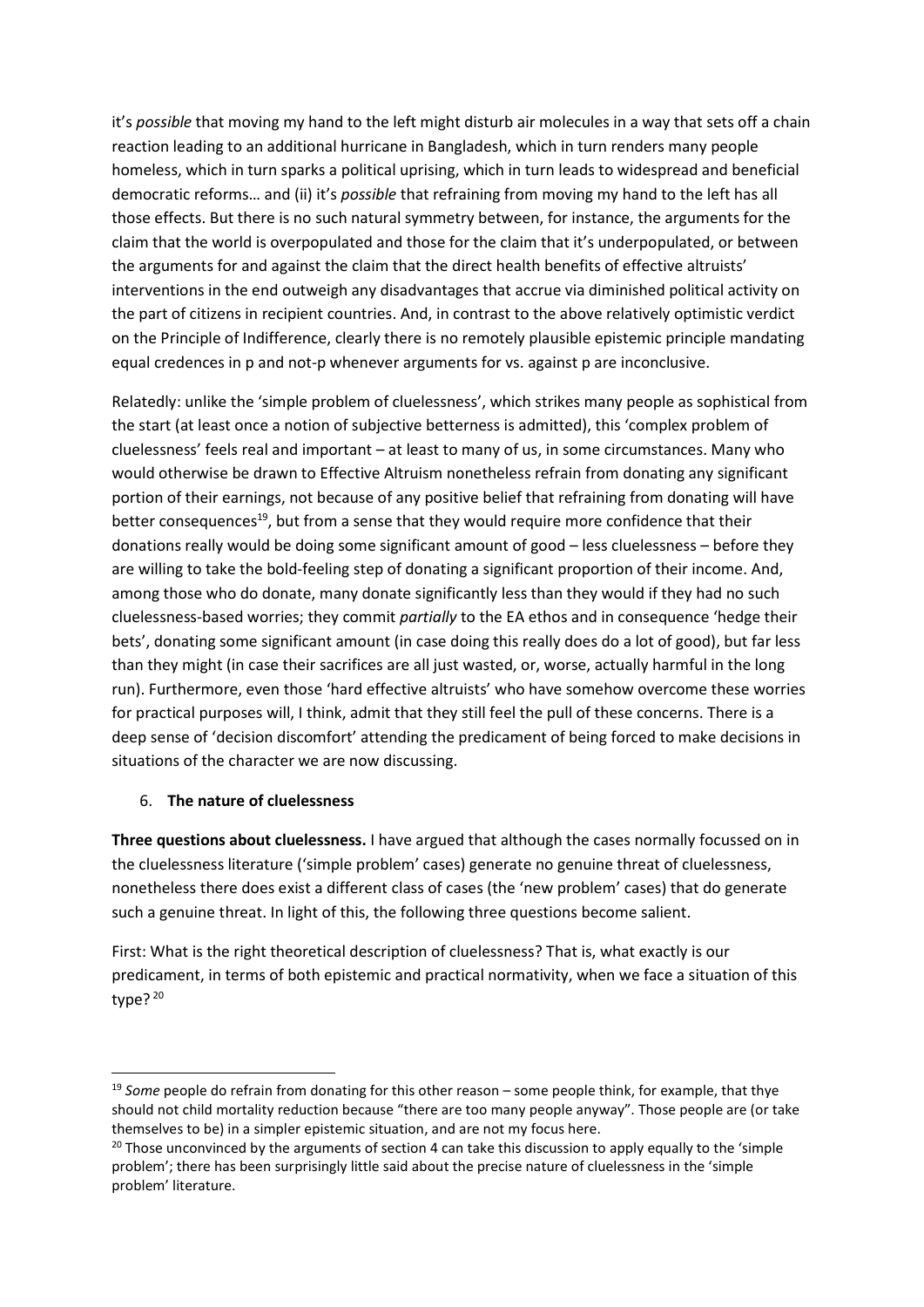Given an answer to this first question, we could use it to tackle the second and third questions. Second: to what extent is it actually true, in cluelessness cases, that consideration of consequences cannot guide moral/practical decision-making or evaluation? And third: What is the source of the phenomenology of deep `decision discomfort' that seems to attend (genuine) cluelessness cases, for agents who are at least approximately rational?

A sceptic might respond to these questions as follows. (1) Just as orthodox subjective Bayesianism holds, here as elsewhere, rationality requires that an agent have well-defined credences. Thus, insofar as we are rational, each of us will simply settle, by whatever means, on her own credence function for the relevant possibilities. And once we have done that, subjective c-betterness is simply a matter of expected value with respect to whatever those credences happen to be. In this model, the subjective c-betterness facts may well vary from one agent to another (even in the absence of any differences in the evidence held by the agents in question), but there is nothing else distinctive of 'cluelessness' cases; in particular, (2) there is no obstacle to consequences guiding actions, and (3) there is no rational basis for decision discomfort.

Imprecise credences. This sceptical response may in the end be the correct one. But since it at least appears that something deeper is going on in cases like the one discussed in section 5, it is worth exploring alternatives to the sceptical response. The alternative line I will explore here begins from the suggestion that in the situations we are considering, instead of having some single and completely precise (real-valued) credence function, agents are rationally required to have imprecise credences: that is, to be in a credal state that is represented by a many-membered set of probability functions (call this set the agent's 'representor').<sup>21</sup> Intuitively, the idea here is that when the evidence fails conclusively to recommend any particular credence function above certain others, agents are rationally required to remain neutral between the credence functions in question: to include all such equally-recommended credence functions in their representor.

Above (in section 2), we defined subjective c-betterness in terms of expected values. But subjective expected values are, as they stand, defined only for agents who have precise credences. There is thus an open question about how the notion of 'subjective c-betterness' should be extended to the case of *imprecise* credences. Relatedly: we have not yet said anything about how subjective cbetterness relates to normative questions of what one *ought to do*. But we have noted that on any plausible normative theory, there will be some important connection. There will, in that case, similarly be an open question about how to extend the normative theory to the case of imprecise credences.

Three criteria of permissibility under imprecise credences. We will have forged a connection to (some sort of) normativity if we state a principle linking imprecise credences to (some sort of) permissibility. Consider, then, the following three rival principles of permissibility for the imprecise-

<sup>&</sup>lt;sup>21</sup> Since it deals in credence functions, this approach is broadly Bayesian. The more orthodox Bayesian alternative holds that agents are always rationally required to have some particular precise credence function, but that, especially in situations like the ones we are considering here, it is either the case that many credence functions are rationally permissible (that is, the 'uniqueness thesis' fails), or (if uniqueness does hold) that agents are not in any position to know which credence function is rationally required. Several of the issues I discuss below for the imprecise-credence case also have natural counterparts in the precise-credence framework; in the main text, I focus exclusively on the imprecise-credence case only for reasons of brevity.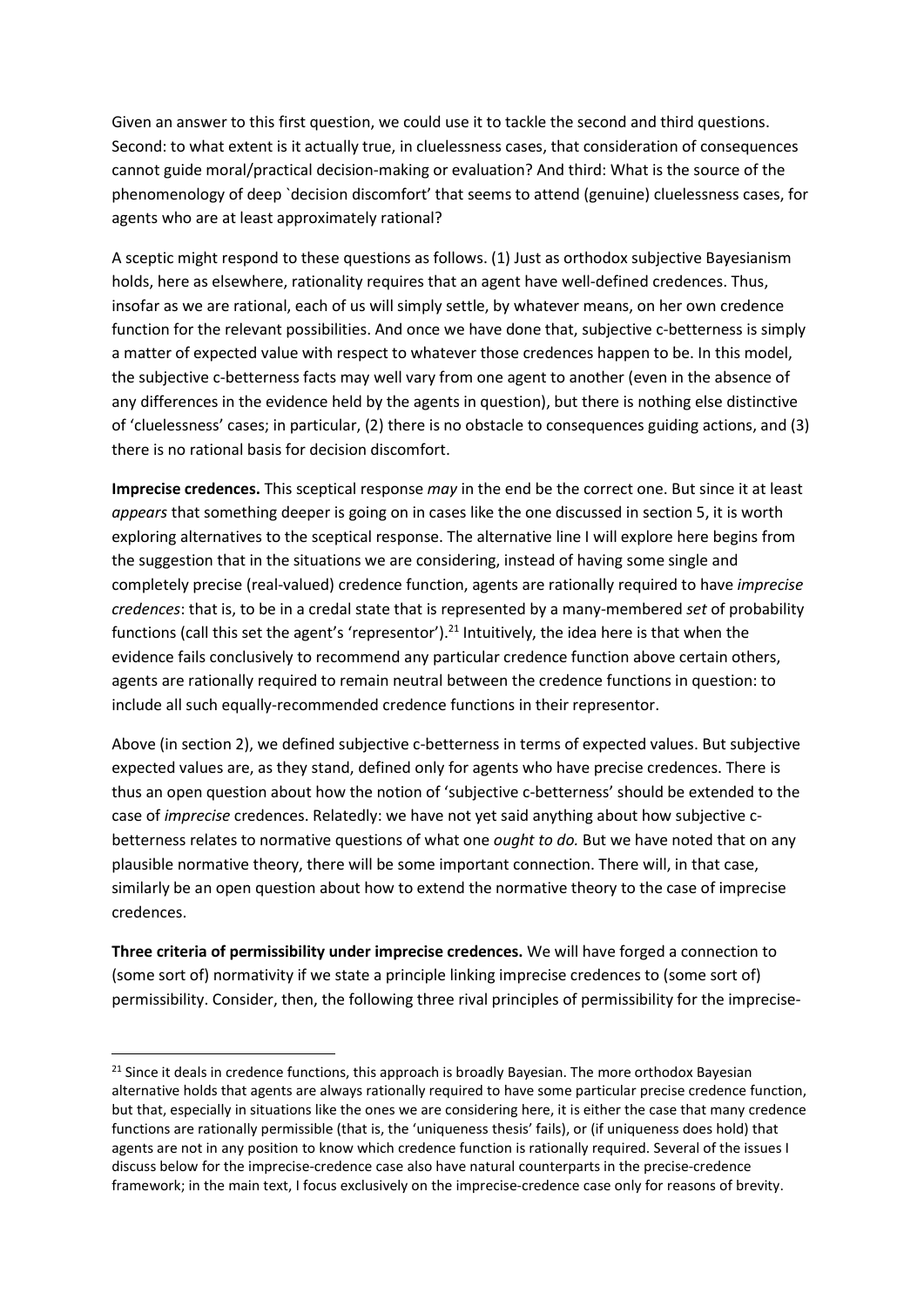credence case<sup>22</sup>; each is a generalisation of the 'maximise expected value' principle in the precisecredence context.

(LP) Liberal criterion of permissibility: Act A is permissible in circumstances C iff no other act that is available in C has higher expected value with respect to all elements of the representor.

 (RP) Restrictive criterion of permissibility: Act A is permissible in circumstances C iff no other act that is available in C has higher expected value with respect to any element of the representor.

 (SP) Supervaluational criterion of permissibility: It is determinately true that A is permissible in C iff there is no other action available in C that has higher expected value with respect to all elements of the representor. It is determinately false that A is permitted in C iff with respect to each element of the representor, some other act available in C has higher expected value. Otherwise it is indeterminate whether or not A is permitted in C.

In the imprecise-credence model, situations of cluelessness seem to be ones of 'intra-representor disagreement', in the following sense:

(ID: Intra-representor disagreement) In a situation of cluelessness, the elements of one's representor disagree with one another on the question of which act(s) maximise(s) expected value.

I will return shortly to the question of what each of the criteria (LP), (RP), (SP) implies (given (ID)) for our questions (2) and (3). First, a short digression.

Degree of neutrality among normative theories. Up to this point in the discussion, I have been at pains to theorise in a way that is neutral among rival candidate accounts of the connection between considerations of consequences and normative principles: I have discussed only (various notions of) betterness, assuming only that there is some important connection between betterness and normativity (in particular: I have not assumed consequentialism). But our key questions, in the present section, concern the implications of cluelessness for decision-guidance and decision discomfort. Clearly, nothing can be said about these implications without taking on some commitments about the nature of that connection. From here, it therefore becomes less straightforward to maintain complete neutrality.

At first sight, a discussion focussed on the above criteria (LP), (RP), (SP) might in fact seem to be of interest only in the context of maximising consequentialism. Clearly, versions of these criteria are potentially of interest in that context. For one way in which such a criterion could arise begins from a corresponding criterion for subjective c-betterness in the case of imprecise credences, and adds to that a (maximising-consequentialist) principle according to which an act is morally permitted iff no other available act is subjectively c-better.

<sup>&</sup>lt;sup>22</sup> These criteria (or close cousins thereof), and others, are discussed in more detail in e.g. Elga (2010), Williams (2014), Rinard (2015), Weatherson (MS).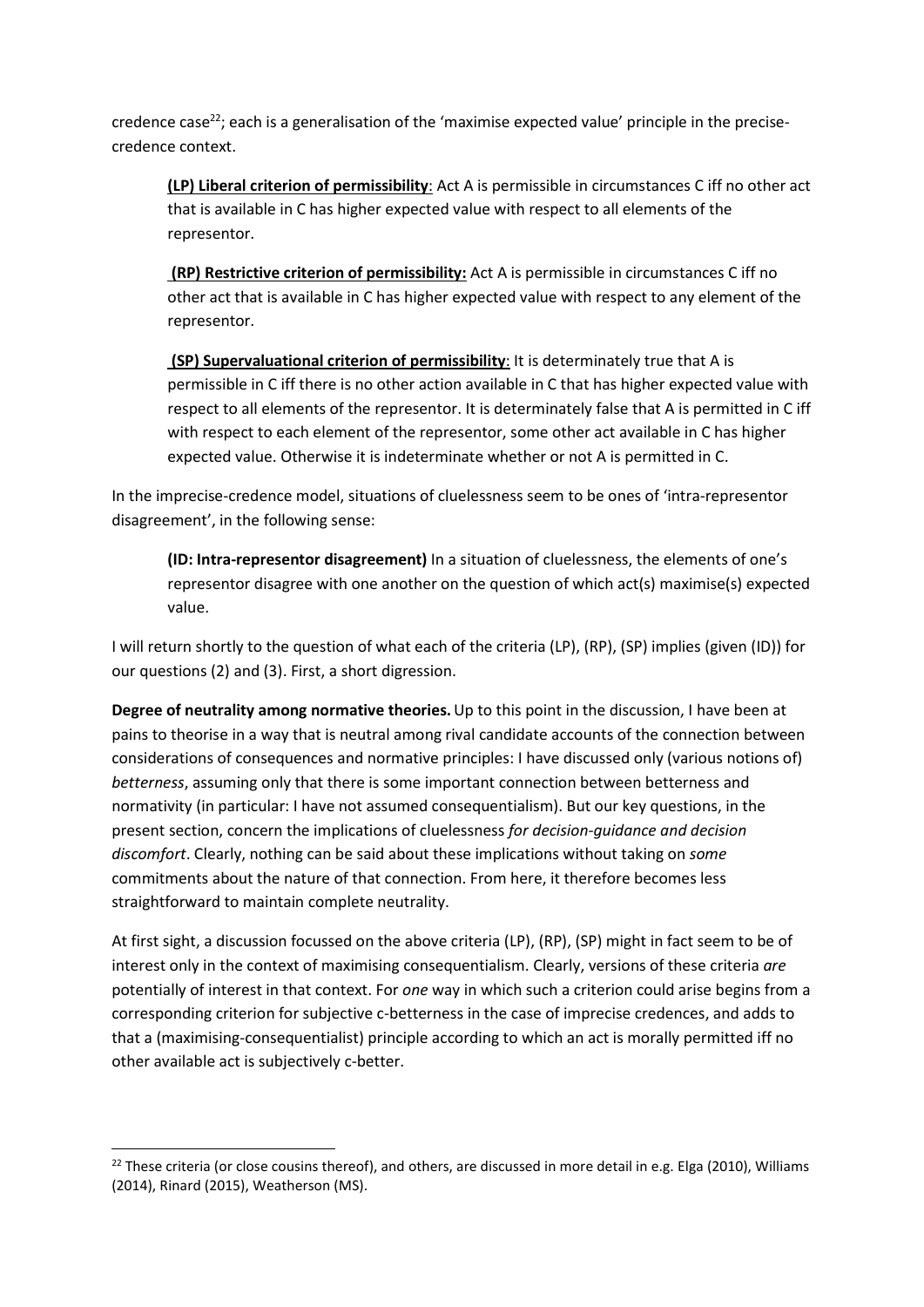Do non-consequentialists, therefore, have to get off the boat at this point in my discussion, and each conduct an entirely separate discussion of the normative issues, in the context of their own particular non-consequentialist account of the precise connection between betterness and normativity? In fact, while complete neutrality among normative theories may be impossible in this part of the discussion, we can be substantially more optimistic than that regarding the prospects for continuing theory-neutrality. With suitable flexibility over the interpretation of the notions of 'value' and 'permissibility' in the criteria (LP), (RP), (SP), it is not clear that anything in those principles need immediately alienate any of quite a wide variety of non-consequentialists.

To see this, first suppose, for example, that one favours the theory developed by Scheffler (1982), combining impartial-consequentialist considerations with agent-centred prerogatives. In that theory, there is considerable flexibility (within the bounds of morality) for the agent to decide the relative weightings of impartial considerations, on the one hand, vs. considerations that are specially important only from the agent's own 'personal point of view' on the other. But still, once the agent has settled this question, (1) he will be equipped with a value function, and (2) rational permissibility (given the values that the morally acceptable agent has thereby settled on) presumably requires, in the precise-credence case, maximising the expectation value of that value function.

More generally, it is widely recognised that, if one is willing to countenance agent-relativity of the value function, then just about any normative theory can be represented via a value function (in arguably misleading terminology, any normative theory can then be 'consequentialised'): one merely needs to construct some function that accurately represents the verdicts of the theory in question on questions of overall (moral or rational) comparative choiceworthiness. (See, e.g., Portmore (2009) and references therein.) And once that is done, at least one very natural account of permissibility under uncertainty involves a criterion of maximising expected choiceworthiness; the criteria (LP), (RP) and (SP) can then be regarded as extensions of the criterion of 'choiceworthiness' in this (not necessarily consequentialist) sense to the case of imprecise credences.

This is of course not to say that the structure of every normative theory will necessarily be such as to make principles anything like (LP), (RP), (SP) either (1) applicable even in principle, or (2) the most natural or illuminating accounts of normativity under imprecise credences. It is also not entirely clear, given only that consideration of consequences in the ordinary sense leads to 'intra-representor disagreement' in cases like those discussed in section 5, that this will remain true even when the value function is interpreted as capturing this potentially far broader class of normative considerations. The identification of normative theories for which the discussion as I carry it out here is thus unsuited, and the development of analogous lines of thought for those theories, unfortunately lie beyond the scope of this paper. For the remainder of the paper, I will simply assume that the correct theory of normativity is amenable to the general ideas of maximising subjectively expected choiceworthiness and that (ID) supplies the correct characterisation of cluelessness situations within an imprecise-credence approach, and investigate the prospects for developing an adequate account of cluelessness on that assumption.

Cluelessness via (LP). Assuming (LP), a situation of cluelessness is one in which each of the actions among which one is clueless is permitted. In this sense, theory (based on consideration of 'consequences') indeed issues no guidance in the agent's choice among these options; yet, for practical purposes, the agent still has to choose. He must, therefore, choose arbitrarily. Might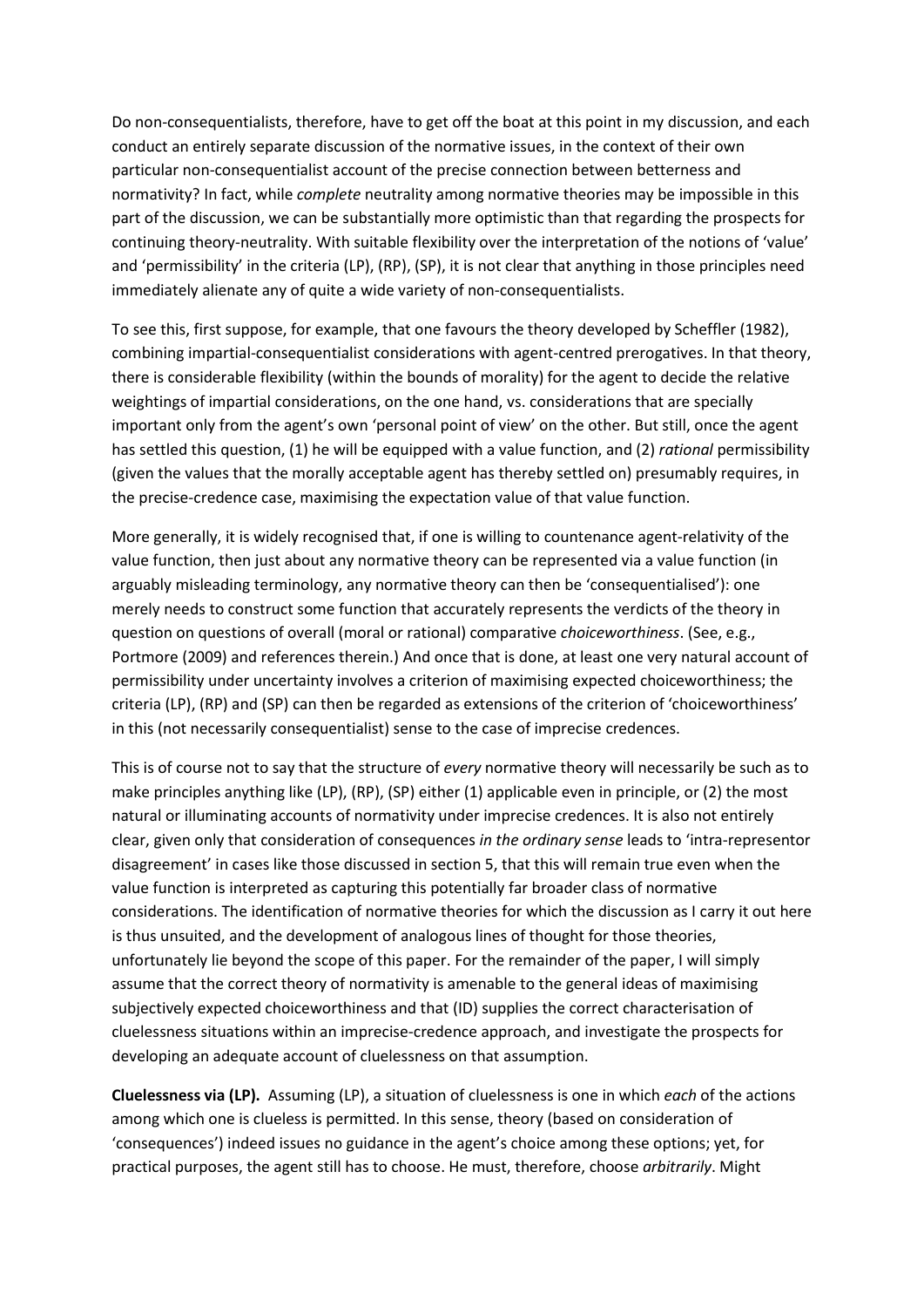cluelessness, therefore, amount simply to the predicament of being forced by circumstance to make an arbitrary choice?

Something in the ballpark of 'arbitrariness' certainly seems key to the phenomenon of cluelessness. But, it is important to recognise, forced arbitrary choice cannot on its own suffice for cluelessness. To see this, consider Buridan's Ass. The ass's predicament is that (there are no relevant imprecise credences but) two actions tie for first place, either in terms of known actual value or in terms of subjective expectation value. That is, the ass knows that the two options in question are (in objective or subjective terms) equally good. In this type of predicament, too, one is forced to choose arbitrarily. But here, unlike a situation of genuine cluelessness, there is no call for decision discomfort or paralysis. To be sure, Buridan's Ass itself (the story has it) failed to recognise this, succumbed to decision paralysis, and died of starvation as a result. But most of us, I take it, have progressed beyond this irrationality. We are perfectly happy in such cases of known equal goodness simply to choose arbitrarily; we feel no deep decision discomfort in those cases. What this shows is that the phenomenon of cluelessness, insofar as it is real, cannot be *merely* a matter of forced arbitrariness. There must be something deeper going on.

(LP), however, seems unable to capture any deeper sense of cluelessness. For it is a theory according to which the actions in question all have the same normative status as one another (viz., that of being permitted). It thus seems committed to the view that vis-à-vis considerations of cluelessness, decision situations like those we considered in section 5 really are relevantly just like that of Buridan's Ass. Insofar as the phenomenon of cluelessness in fact does involve some rational deeper sense of decision discomfort, this counts against (LP).

Cluelessness via (RP). Assuming (RP), a situation of cluelessness is one in which no act is permitted: if the probability functions in the agent's representor mutually disagree about the permissibility of each available option, then, given (RP), all available options are impermissible. On this account, therefore, situations of cluelessness are thus ones of (rational or moral) dilemma.

It is worth noting, however, that the resulting 'dilemmas' would be significantly different in character from those of a more familiar character. Dilemmas have been most extensively discussed in the moral case, where they are normally thought to arise (if at all) in cases in which the agent faces a set of jointly exhaustive options, each option being in some significant way abhorrent. (This class includes 'lesser evil' cases; a typical example is Williams' case of Jim and the Indians (Williams (1973), pp.98-9).) Given a deontological theory<sup>23</sup> that issues absolute prohibitions, for example, it could easily happen that every available option violates at least one of the theory's prohibitions, and is therefore wrong according to the deontological theory. On this approach and given this kind of dilemma, it is easy to understand how moral dilemmas could give rise, if not to cluelessness, then at least to deep discomfort: the agent is forced to make a choice, but (if morally conscientious) has a strong moral aversion to some particular feature of every available option. In the present case, in

 $23$ Moral dilemmas are normally thought not to occur on a *consequentialist* approach; indeed, depending on their intuitions as to the plausibility of moral dilemmas in general, many theorists take this to be either a significant advantage or a significant disadvantage of consequentialism. It is therefore worth noting that given imprecise credences and the criterion (RP) for moral permissibility, this link between moral dilemmas and subjective consequentialism would fail.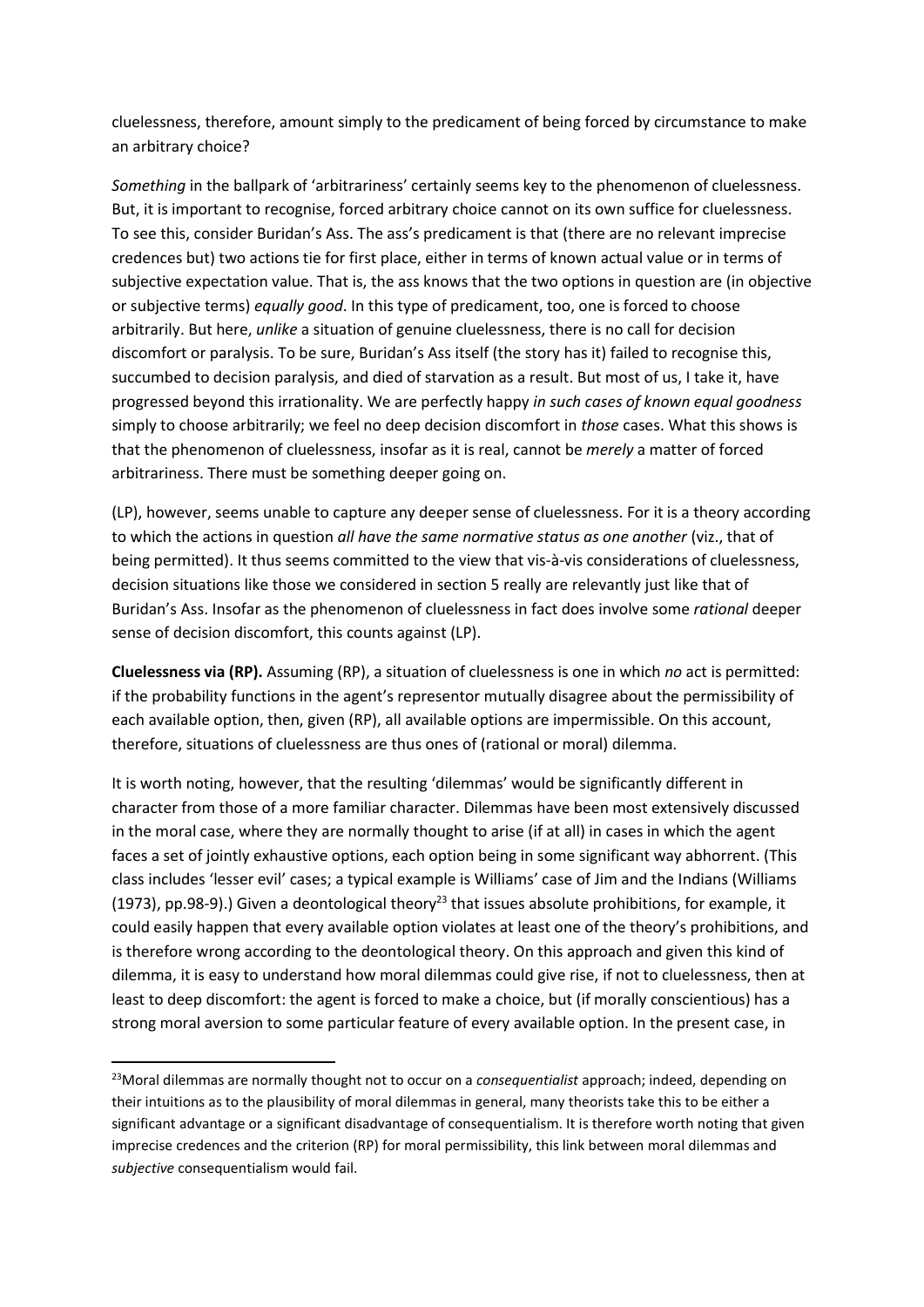contrast, there need not be anything abhorrent about any of the options: it need not be, for instance, that any of the options involves killing, or letting disaster occur, or cruelty, or any such thing. It is only if the agent has a strong aversion to moral wrongness per se that there will necessarily be any such sense of abhorrence attending moral dilemmas of the kind under consideration.

And in any case – more pertinently for the purposes of our present discussion – there is no reason to think that moral dilemmas of either type should lead specifically to a sense of *cluelessness*, rather than to some other form of discomfort. Even those deontologists who think that lesser-evil cases constitute moral dilemmas generally acknowledge that in some sense the appropriate thing to do is to choose the lesser evil, rather than to be paralysed by the observation that all available acts are wrong. And in the absence of any notable imbalance among the options in terms of goodness, amount of 'evil' and so forth, a perfectly acceptable way to respond to a situation in which all options are impermissible and that is all that can be said is simply to pick arbitrarily. For this too would be a case in which theory positively tells us that there is nothing to choose, morally, among the options in question. (RP), therefore, like (LP), also seems to furnish only a very shallow sense of cluelessness, little deeper (if at all) than that facing Buridan's Ass. Again, insofar as the phenomenon of cluelessness seems deeper, this counts against (RP).

Cluelessness via (SP). Assuming (SP), for any given option in a situation of cluelessness, it is indeterminate whether or not that option is permitted. This verdict seems to offer more promise for capturing the intuitive sense of cluelessness: the agent seeks to choose his actions in response to the permissibility facts, but his actions must be determinate, while those permissibility facts remain stubbornly indeterminate. Nor is it obvious that we can say here, as we did in the cases of (LP) and (RP): "But theory tells us that all actions have the same moral status (viz., here, that of indeterminate permissibility), so we are free just to choose among them arbitrarily". For the relevant candidates for normative status arguably do not include 'indeterminate permissibility': rather, they include only the first-order evaluations permitted, required, forbidden. And in these first-order terms, the criterion (SP) does not tell us that the available actions all have the same normative status: depending on the details of the case, it either (1) tells us either that it's indeterminate whether they do or not, or (2) tells us that (it's determinately true that) the available options do not have the same moral status, but that it's indeterminate which particular options are required/permitted/forbidden. While these remarks amount to only a very preliminary exploration of the possibilities, therefore, the imprecisecredence model together with (SP) is the most promising route I am aware of for capturing the phenomenology of deep decision discomfort.<sup>24</sup>

#### 7. Mundane cluelessness

-

Effective Altruism makes the new problem of cluelessness particularly vivid, and is therefore a good context (for us) to focus on in considering 'new cluelessness'. Clearly, though, insofar as what is distinctive of those cases is (as I have suggested) the satisfaction of conditions ( $CC<sub>1</sub>$ )-( $CC<sub>3</sub>$ ) in section

<sup>&</sup>lt;sup>24</sup> The phenomenon I am calling 'decision discomfort' is discussed at greater length by Williams (2016) (who calls it 'angst'). Williams argues that mere knowledge that one's action is indeterminately permissible does not suffice for the phenomenon in question, but goes on to offer an alternative account of the features of the situations in question that he thinks do account for it. I am not convinced of the details of Williams' proposal, but I lack the space to explore this further here.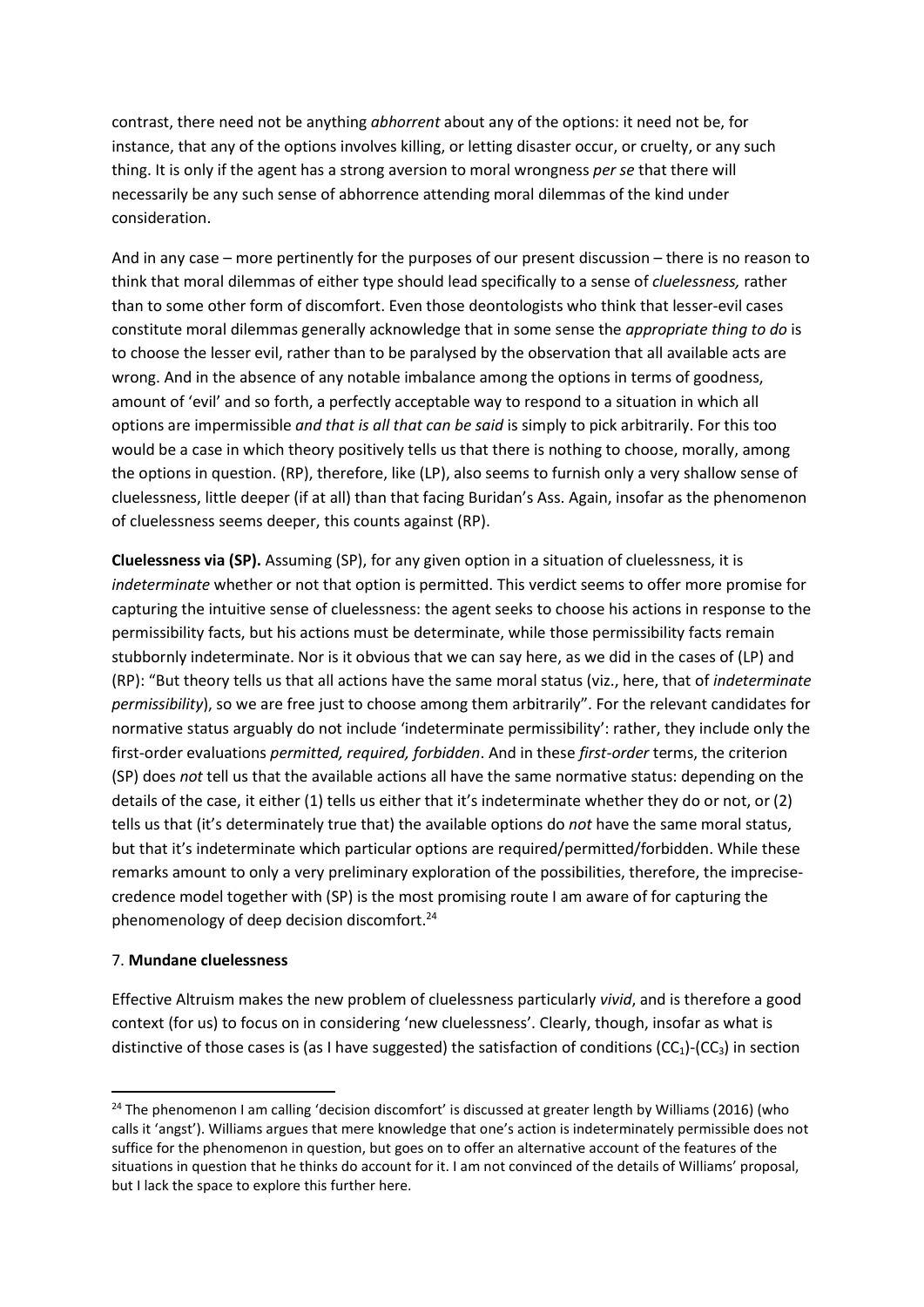5, the basic phenomenon is far from specific to that context: cases with the structure in question also occur in myriad other decision contexts, at both large and small scales. For example: (1) A government's decision-making predicament for any large-scale policy decision – for instance, concerning whether or not to go to war, or whether or not to raise taxes to finance additional spending on education or healthcare. (2) An individual's decision as to which degree course to sign up for, which job to accept, whether or not to have children, how much to spend on clothes, whether or not to give up caffeine.<sup>25</sup> In these cases, no less than the effective-altruist examples discussed above, (a) there are good consequence-based reasons/arguments for favouring each of two alternative actions and also (b) there is no obviously canonical way of weighing up those reasons or arguments against one another.

It follows that insofar as the source of cluelessness is the satisfaction of conditions  $(CC<sub>1</sub>)(CC<sub>3</sub>)$ , one should feel clueless in these everyday cases no less than in the effective-altruist cases.

To what extent do we feel clueless in everyday cases? Some people, for sure, suffer from decision paralysis every time the arguments for and against rival possible actions are inconclusive. But here, the appropriate line to take seems more dismissive of a 'clueless' reaction than was arguably the case in section 5. This sort of ubiquitous decision paralysis seems more to be a pathology, bordering on a mental illness, rather than the norm. Most of us simply learn to live with the need to resolve decisions with some arbitrariness and with incomplete guidance from data and theory, and, while we may feel more secure in non-arbitrary cases, neither are we especially bothered by the need for arbitrariness, or "sensible judgment", when that need does arise. This suggests that either an excessive deference to the sense of arbitrariness in the effective-altruist cases is also a pathology, or conditions  $(CC<sub>1</sub>)(CC<sub>3</sub>)$  do not after all strike to the root of the phenomenology of cluelessness in effective-altruist cases. In the latter case, the correct account of cluelessness might lie altogether elsewhere than in the imprecise-credence accounts explored in section 6.

#### 8. Conclusions

-

Let  $A_1$ ,  $A_2$  be available actions, and let  $V(A_1)$ ,  $V(A_2)$  the overall goodness of the worlds that would ensue if I performed acts A<sub>1</sub>, A<sub>2</sub> respectively. 'Simple cluelessness' was supposed to arise merely from the likelihood that the largest contribution to the *objective* value-difference  $V(A_1)-V(A_2)$  is due to unforeseeable effects of these actions, while (however) that contribution is of unknown sign. I have argued (contra Lenman) that while that is indeed very likely, it poses no problem for a 'subjective' criterion of c-betterness, framed in terms of the *expectation* values of  $V(A_1)$  and  $V(A_2)$ . That was because while the unforeseeable effects almost certainly dominate the *objective* valuedifference  $V(A_1)-V(A_2)$ , they make zero contribution to the *expected* value-difference  $E[V(A_1)-V(A_2)]$ . To be sure, the case for that last claim relies on some restriction of the Principle of Indifference. But, I have argued, despite the fact that a fully general Principle of Indifference is paradoxical, it is

<sup>&</sup>lt;sup>25</sup> Of course, in private decision-making in particular, the 'theory of the good' that the decision-maker seeks to employ for the evaluation of consequences is unlikely to be an impartial one. But just as considerations of cluelessness might (I argued above) look structurally just the same for a wide class of rival moral theories (including non-consequentialist ones), so considerations of cluelessness look structurally just the same in the domain of rationality as they do in the theory of morality. If, for instance, the private individual cares only about his own family, then the relevant value function for that context is one concerning well-being of his family alone, but the remainder of the discussion is largely unaffected.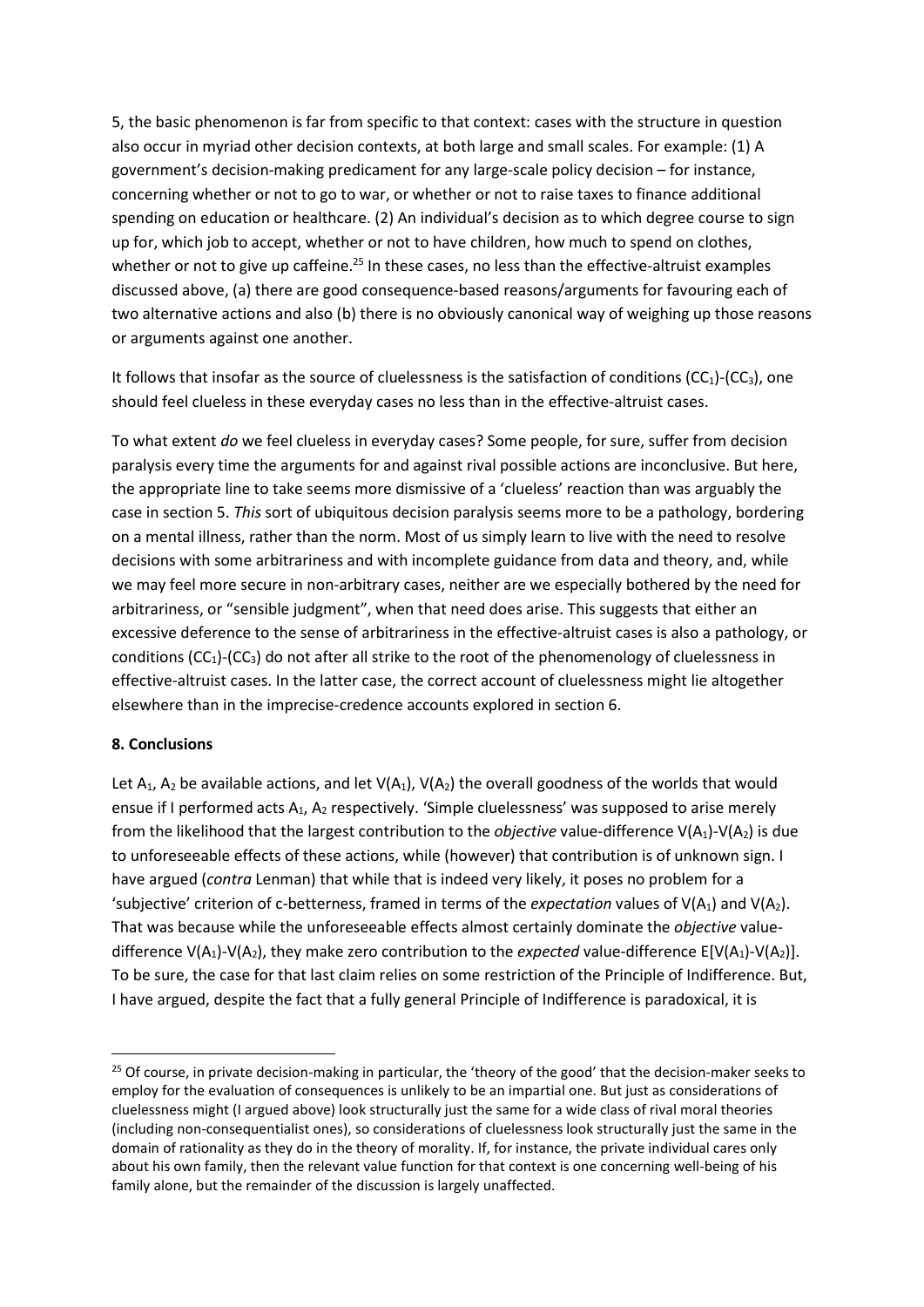overwhelmingly plausible that some suitable restricted Principle of Indifference is true. The simple problem of cluelessness is no problem, for consequentialists or for anyone else.

Matters look somewhat different, however, in a different type of case. In 'simple problem' cases, the unforeseeable effects under consideration were ones that, while they could result from (say) some particular act  $A_1$ , they could equally easily, and in precisely analogous ways, result from any of the relevant alternative acts. It is this precise analogy between the possibility that (say) choosing  $A_1$  over  $A_2$  would lead to effect  $E_1$  rather than  $E_2$ , and the 'opposite' possibility that choosing  $A_1$  over  $A_2$ would lead to  $E_2$  rather than  $E_1$ , that renders plausible the indifference reasoning that is so intuitive in those cases. In contrast, in 'complex problem' cases (I stipulated), one has more specific reasons for suspecting particular, systematic correlations between acts and 'indirect' effects, but too many such reasons: non-isomorphic reasons that point in different directions, and for which there is no canonical weighing-up operation. In those cases, no form of indifference principle is at all plausible, and the threat of cluelessness is more genuine.

It is not at all obvious on reflection, however, what the phenomenon of cluelessness really amounts to. In particular, it (at least at first sight) seems difficult to capture within an orthodox Bayesian model, according to which any given rational agent simply settles on some particular precise credence function, and the subjective betterness facts follow. Here, I have explored various possibilities within an 'imprecise-credence' model. Of these, the most promising account – on the assumption that the phenomenon of cluelessness really is a genuine and deep one – involved a 'supervaluational' account of the connection between imprecise credences and permissibility.

It is also not at all obvious, however, how deep or important the phenomenon of cluelessness really is. In the context of effective altruism, it strikes many as compelling and as deeply problematic. However, mundane, everyday cases that have a similar structure in all respects I have considered are also ubiquitous, and few regard any resulting sense of cluelessness as deeply problematic in the latter cases. It may therefore be that the diagnosis of would-be effective altruists' sense of cluelessness, in terms of psychology and/or the theory of rationality, lies quite elsewhere.

## Acknowledgements

For valuable discussions and correspondence, I am grateful to John Cusbert, Teru Thomas, Robbie Williams, to the audience at the Aristotelian Society, and to the participants in a workshop on 'Ethics and uncertainty' held at Stockholm University.

## References

Burch-Brown, J. M. (2014). 'Clues for consequentialists.' Utilitas, 26(01), 105-119.

Clough, E. (2015). 'Effective altruism's political blindspot.' Boston Review, July 14 2015. Available online at https://bostonreview.net/world/emily-clough-effective-altruism-ngos. Accessed 1 July 2016.

Cowen, T. (2006). 'The epistemic problem does not refute consequentialism.' Utilitas, 18(04), 383- 399.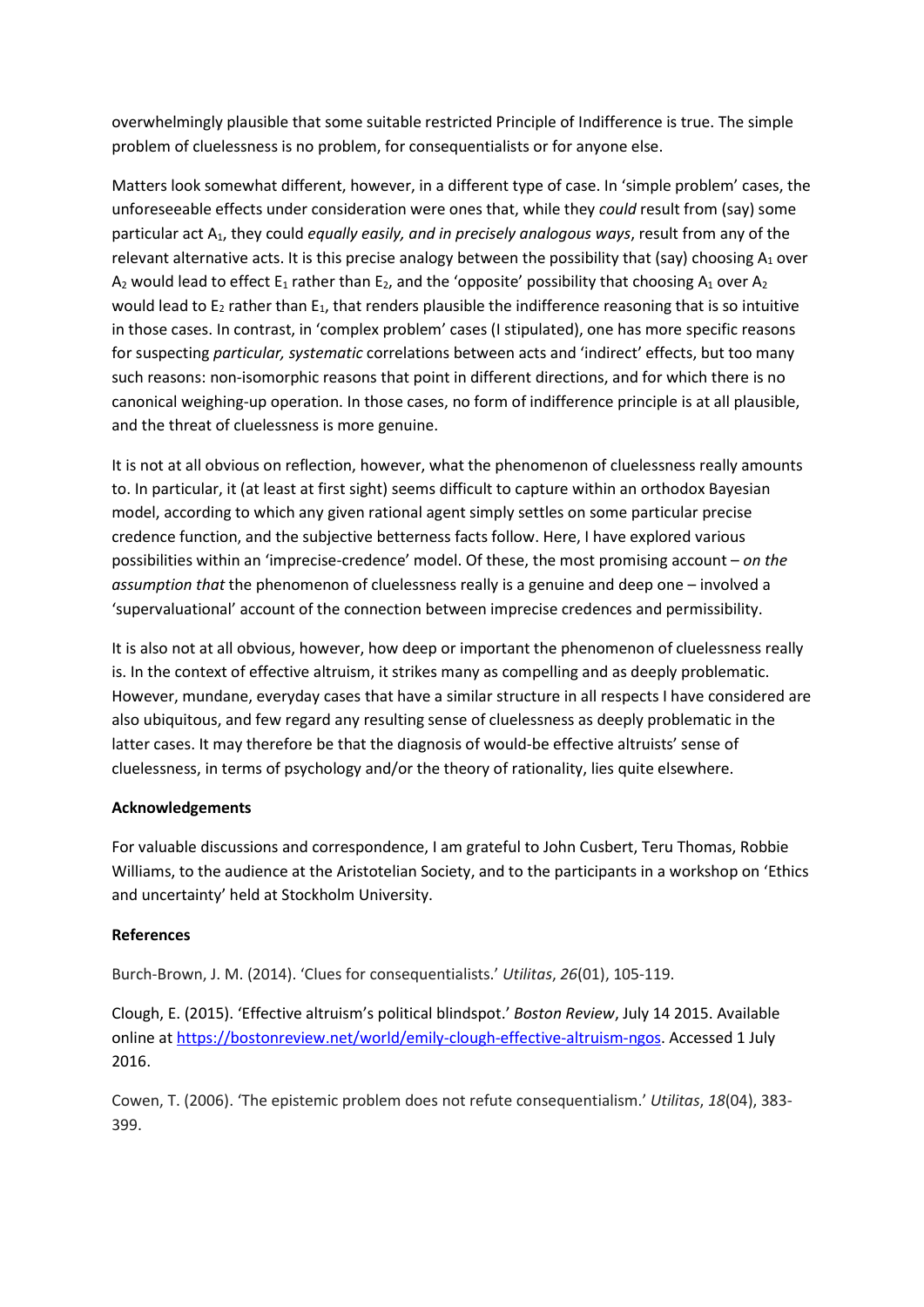Dorsey, D. (2012). 'Consequentialism, metaphysical realism and the argument from cluelessness.' The Philosophical Quarterly, 62(246), 48-70.

Elga, E. (2010). 'Subjective probabilities should be sharp.' Philosophers' Imprint 10(5).

Feldman, F. (2006). 'Actual utility, the objection from impracticality, and the move to expected utility.' Philosophical Studies, 129(1), 49-79.

Gillies, D. (2000). Philosophical theories of probability. Routledge.

Kagan, S. (1998) Normative Ethics. Westview Press.

Hacking, I. (1965). The logic of statistical inference. Cambridge University Press.

Kyberg, H. (1974). The logical foundations of statistical inference. Dordrecht: Reidel.

Lenman, J. (2000). 'Consequentialism and cluelessness.' Philosophy & public affairs, 29(4), 342-370.

MacAskill, W. (2015). Doing Good Better: Effective Altruism and a Radical New Way to Make a Difference. Guardian Faber Publishing.

Mason, E. (2004). 'Consequentialism and the Principle of Indifference.' Utilitas, 16(03), 316-321.

Moore, G.E. (1903). Principa Ethica. Cambridge University Press.

Norcross, A. (1990). 'Consequentialism and the unforeseeable future.' Analysis, 50(4), 253-256.

North, J. (2010). An empirical approach to symmetry and probability. Studies In History and Philosophy of Science Part B: Studies In History and Philosophy of Modern Physics, 41(1), 27-40.

Norton, J. D. (2008). Ignorance and indifference. Philosophy of Science, 75(1), 45-68.

Parfit, D. (1984). Reasons and Persons. Oxford University Press.

Portmore, D. W. (2009). Consequentializing. Philosophy Compass, 4(2), 329-347.

Rinard, S. (2015). 'A decision theory for imprecise probabilities.' Philosophers' Imprint 15(7).

Roodman, D. (2014). 'The impact of life-saving interventions on fertility.' Available online from http://davidroodman.com/blog/2014/04/16/the-mortality-fertility-link/. Accessed 12 July 2016.

Scheffler, S. (1982). The rejection of consequentialism. Oxford: Clarendon Press.

Shackel, N. (2007). Bertrand's Paradox and the Principle of Indifference. Philosophy of Science, 74(2), 150-175.

Shelton, J. 'Taking exception. Reduced mortality leads to population growth: An inconvenient truth.' Global health: Science and practice, 2(2), May 2014, pp.135-8.

Singer, P. (2015). The most good you can do: How effective altruism is changing ideas about living ethically. Text Publishing.

Smart, J. J. C. (1973) 'An outline of a system of utilitarian ethics.' In Smart and Williams (eds.), 1973.